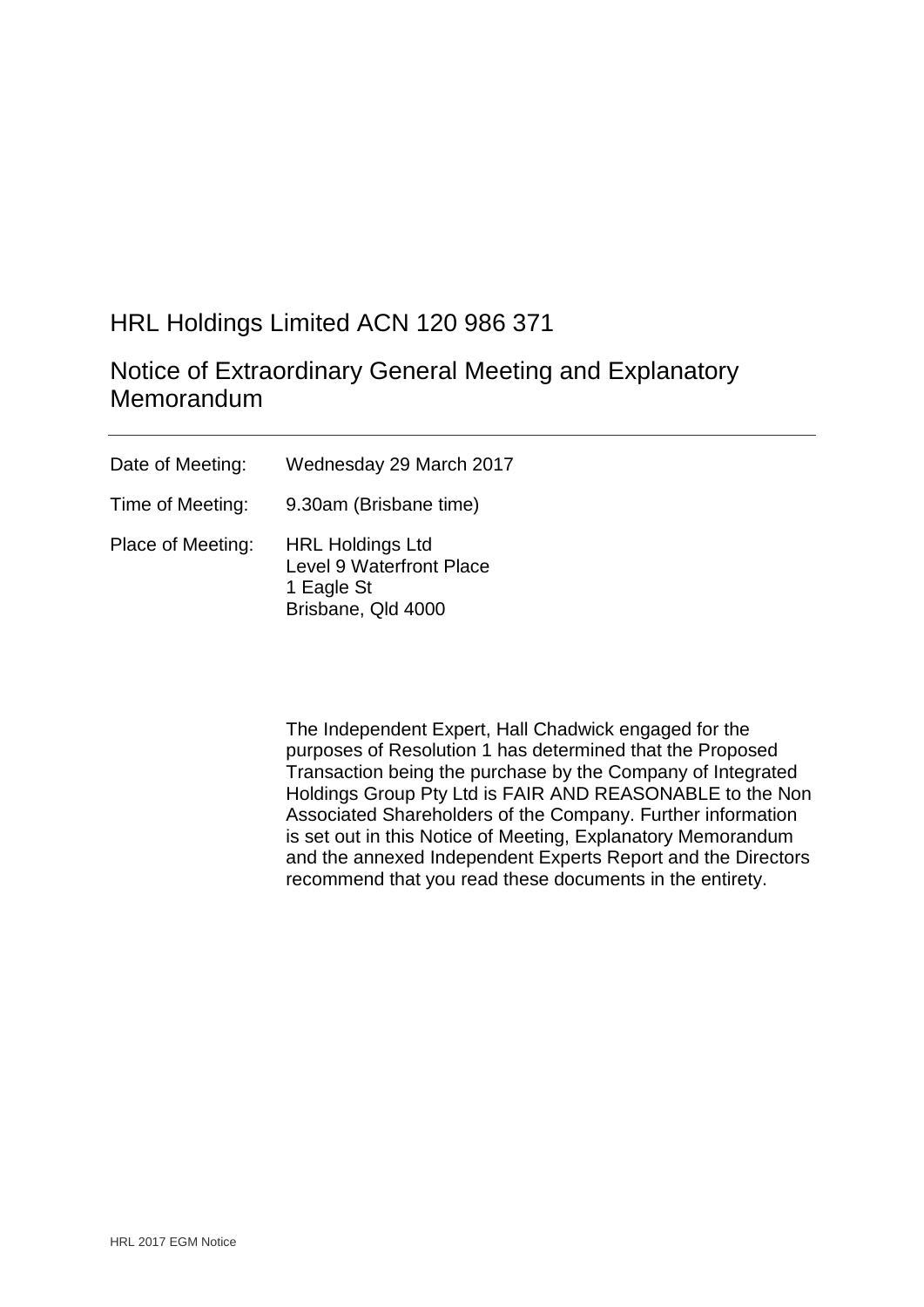Notice is given that an Extraordinary General Meeting of shareholders of HRL Holdings Limited ACN 120 986 371 (**Company**) will be held at the offices of HRL Holdings Ltd, on Wednesday 29 March 2017 at 9.30am (Brisbane time).

## **Agenda**

## **Ordinary business**

## **1. Resolution 1 - Approval of Integrated Transaction**

To consider and, if thought fit, pass the following Ordinary Resolution, with or without amendment:

"That subject to the passing of Resolutions 2, 3, 4 and 5 and under Chapter 2E and Official Listing Rule 10.1 and for all other purposes, the Company be authorised, with effect from passing this Resolution 1, to proceed with the proposed acquisition of Integrated Holdings Group Pty Ltd ABN 69 163 669 118 (**Integrated**) for a consideration of up to \$3.5 million on the terms set out in this Notice of Meeting and accompanying Explanatory Memorandum (**Proposed Transaction**)."

#### **Notes**:

- For the purpose of Official Listing Rule 10.1, an Independent Expert's Report has been prepared by Hall Chadwick and is **enclosed** with this Notice of Meeting as Annexure A.
- Hall Chadwick has concluded that the Proposed Transaction is FAIR AND REASONABLE to Non Associated Shareholders.
- Further details regarding the Proposed Transaction are set out in the accompanying Explanatory Memorandum and Independent Expert's Report which Directors recommend Shareholders read in full before making a decision in relation to Resolution 1.

#### **Voting exclusion statement**

The Company will disregard any votes cast on this Resolution by:

- Kevin Maloney;
- Tulla Property Partners Pty Ltd ACN 126 992 103 as trustees for the Tulla Property Partners Trust;
- Darren Anderson;
- Darren Anderson and Julie Anderson as trustees for the DG and JE Anderson Family Trust;
- Greg Anderson and Nancy Anderson as trustees for the GJ and NJ Anderson Family Trust;
- Craig Anderson and Amanda Anderson as trustees for the CA and AM Anderson Family Trust; and
- any associates of any Integrated Vendors.

However, the Company need not disregard a vote if:

- it is cast by a person as proxy for a person who is entitled to vote, in accordance with the directions on the proxy form; or
- it is cast by the person chairing the Meeting as proxy for a person who is entitled to vote, in accordance with the direction on the proxy form to vote as the proxy decides.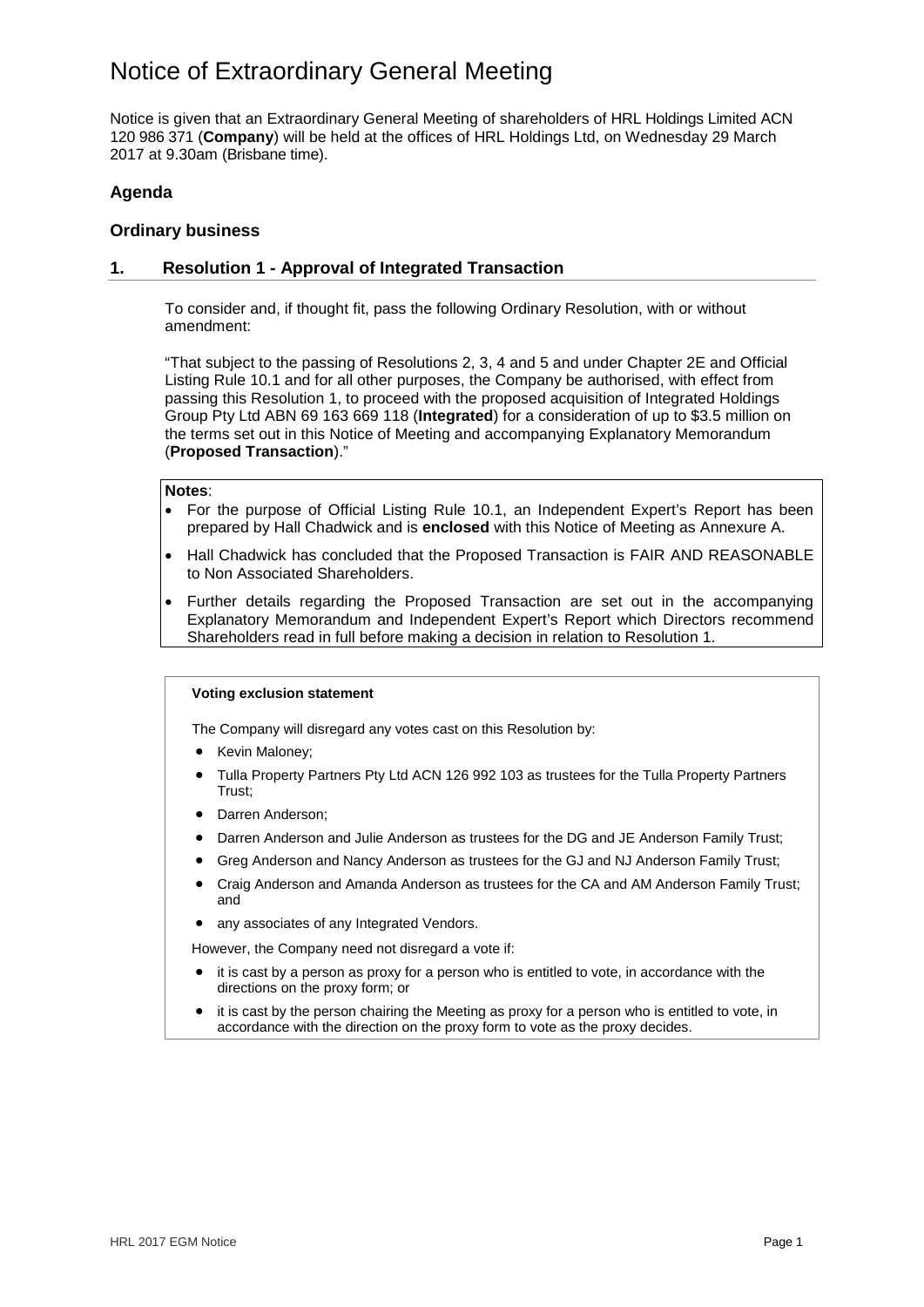## **2. Resolution 2 - Approval of Placement of Tulla Shares**

To consider and, if thought fit, pass the following Ordinary Resolution, with or without amendment:

"That in accordance with the provisions of Official Listing Rule 10.11 and for all other purposes, and subject to Resolutions 1, 3, 4 and 5 being passed, the Company be authorised to issue 13,750,000 fully paid ordinary shares at an issue price of \$0.10 per share to Tulla Property Partners Pty Ltd ACN 126 992 103 (**Tulla**) as trustees for the Tulla Property Partners Trust (**Tulla Property Partners Trust**) an entity associated with Kevin Maloney, the Chairman of the Company (**Tulla Shares**) being one of the Integrated Vendors, to raise a total of \$1,375,000 being part of the Placement announced on 16 February 2017 on the terms set out in this Notice of Meeting and accompanying Explanatory Memorandum."

### **Voting exclusion statement**

The Company will disregard any votes cast on this Resolution by:

- Kevin Maloney;
- Tulla Property Partners Pty Ltd ACN 126 992 103 as trustees for the Tulla Property Partners Trust (**Tulla**);
- any associates of Kevin Maloney and Tulla.

However, the Company need not disregard a vote if:

- it is cast by a person as proxy for a person who is entitled to vote, in accordance with the directions on the proxy form; or
- it is cast by the person chairing the Meeting as proxy for a person who is entitled to vote, in accordance with the direction on the proxy form to vote as the proxy decides.

## **3. Resolution 3 - Approval of Placement of DG and JE Anderson Family Trust Shares**

To consider and, if thought fit, pass the following Ordinary Resolution, with or without amendment:

"That in accordance with the provisions of Official Listing Rule 10.11 and for all other purposes, and subject to Resolutions 1, 2, 4 and 5 being passed, the Company be authorised to issue 4,583,333 fully paid ordinary shares at an issue price of \$0.10 per share to the Darren Anderson and Julie Anderson as trustees for the DG and JE Anderson Family Trust (**DG and JE Anderson Family Trust**) an entity associated with Darren Anderson, an Executive Director of the Company, being one of being the Integrated Vendors, to raise a total of \$458,333.30 (**DG and JE Anderson Family Trust Shares**) being part of the Placement announced on 16 February 2017 on the terms set out in this Notice of Meeting and accompanying Explanatory Memorandum."

#### **Voting exclusion statement**

The Company will disregard any votes cast on this Resolution by:

- Darren Anderson:
- The DG and JE Anderson Family Trust: and
- any associates of Darren Anderson and the DG and JE Anderson Family Trust.

However, the Company need not disregard a vote if:

- it is cast by a person as proxy for a person who is entitled to vote, in accordance with the directions on the proxy form; or
- it is cast by the person chairing the Meeting as proxy for a person who is entitled to vote, in accordance with the direction on the proxy form to vote as the proxy decides.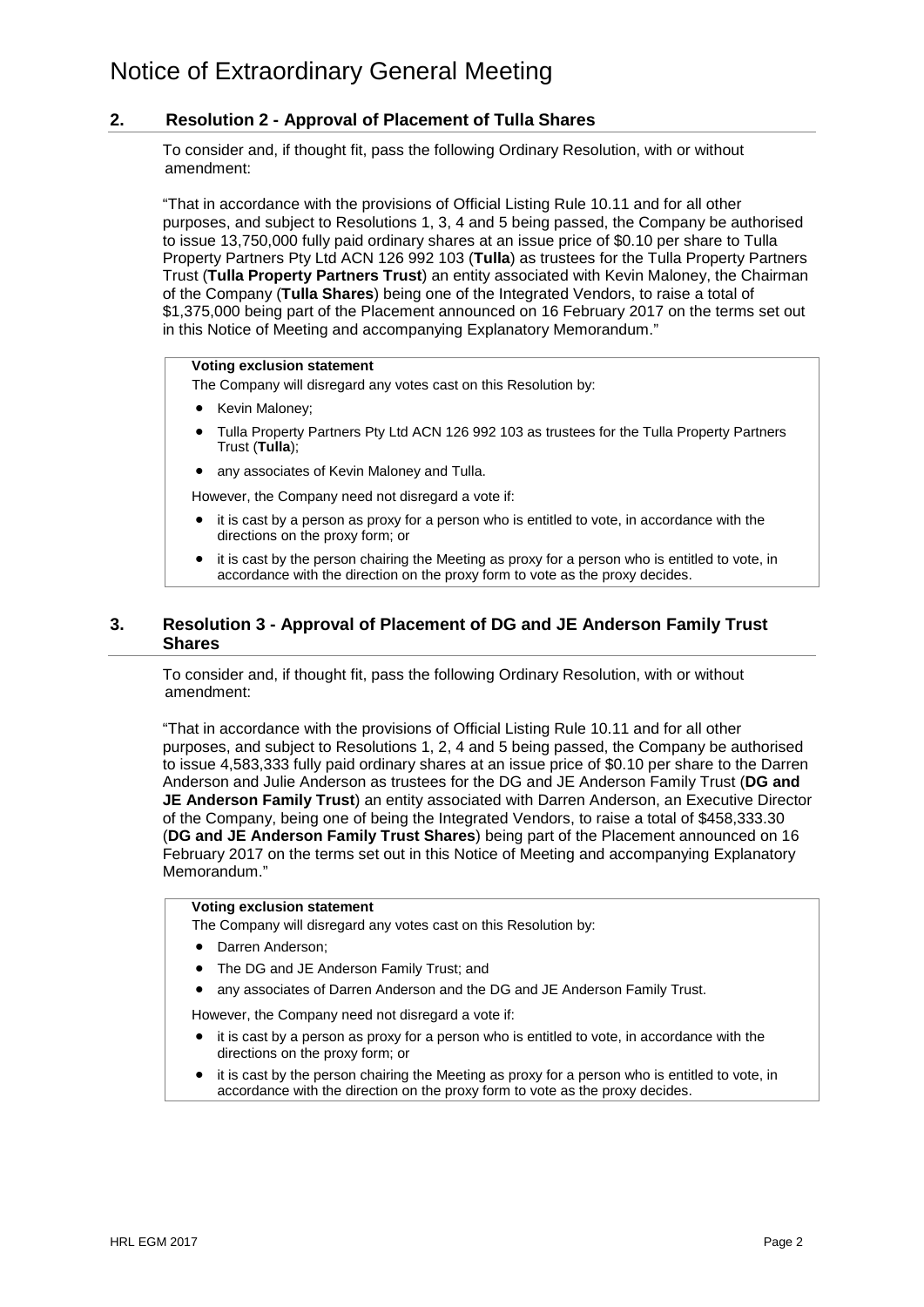## **4. Resolution 4 - Approval of Placement of GJ and NJ Anderson Family Trust Shares**

To consider and, if thought fit, pass the following resolution, as an Ordinary Resolution of the Company:

"That, in accordance with Listing Rule 7.1, and for all other purposes, and subject to Resolutions 1,2, 3 and 5 being passed the Company be authorised to issue 4,583,334 fully paid ordinary shares at an issue price of \$0.10 per share to Greg Anderson and Nancy Anderson as trustees for the GJ and NJ Anderson Family Trust (**GJ and NJ Anderson Family Trust**) being one of being the Integrated Vendors, to raise a total of \$458,333.40 (**GJ and NJ Anderson Family Trust Shares**) being part of the Placement announced on 16 February 2017 on the terms set out in this Notice of Meeting and accompanying Explanatory Memorandum."

#### **Voting exclusion statement**

The Company will disregard any votes cast on this Resolution by:

- The GJ and NJ Anderson Family Trust; and
- any associates of the GJ and NJ Anderson Family Trust; and
- a person who may participate in the proposed issue and a person who might obtain a benefit except a benefit solely in the capacity of a holder of ordinary securities if this Resolution 4 is passed.

However, the Company need not disregard a vote if:

- it is cast by a person as proxy for a person who is entitled to vote, in accordance with the directions on the proxy form; or
- it is cast by the person chairing the Meeting as proxy for a person who is entitled to vote, in accordance with the direction on the proxy form to vote as the proxy decides.

## **5. Resolution 5 - Approval of Placement of Shares to the CA and AM Anderson Family Trust**

To consider and, if thought fit, pass the following resolution, as an Ordinary Resolution of the Company:

*"*That, in accordance with Listing Rule 7.1, and for all other purposes, and subject to Resolutions 1, 2 , 3 and 4 being passed the Company be authorised to issue 4,583,333 fully paid ordinary shares at an issue price of \$0.10 per share to Craig Anderson and Amanda Anderson as trustees for the CA and AM Anderson Family Trust (**CA and AM Anderson Family Trust**) being one of being the Integrated Vendors, to raise a total of \$458,333.30 (**CA and AM Anderson Family Trust Shares**) being part of the Placement announced on 16 February 2017 on the terms set out in this Notice of Meeting and accompanying Explanatory Memorandum."

#### **Voting exclusion statement**

The Company will disregard any votes cast on this Resolution by:

- The CA and AM Anderson Family Trust; and
- any associates of the CA and AM Anderson Family Trust: and
- a person who may participate in the proposed issue and a person who might obtain a benefit except a benefit solely in the capacity of a holder of ordinary securities if this Resolution 5 is passed.

However, the Company need not disregard a vote if:

- it is cast by a person as proxy for a person who is entitled to vote, in accordance with the directions on the proxy form; or
- it is cast by the person chairing the Meeting as proxy for a person who is entitled to vote, in accordance with the direction on the proxy form to vote as the proxy decides.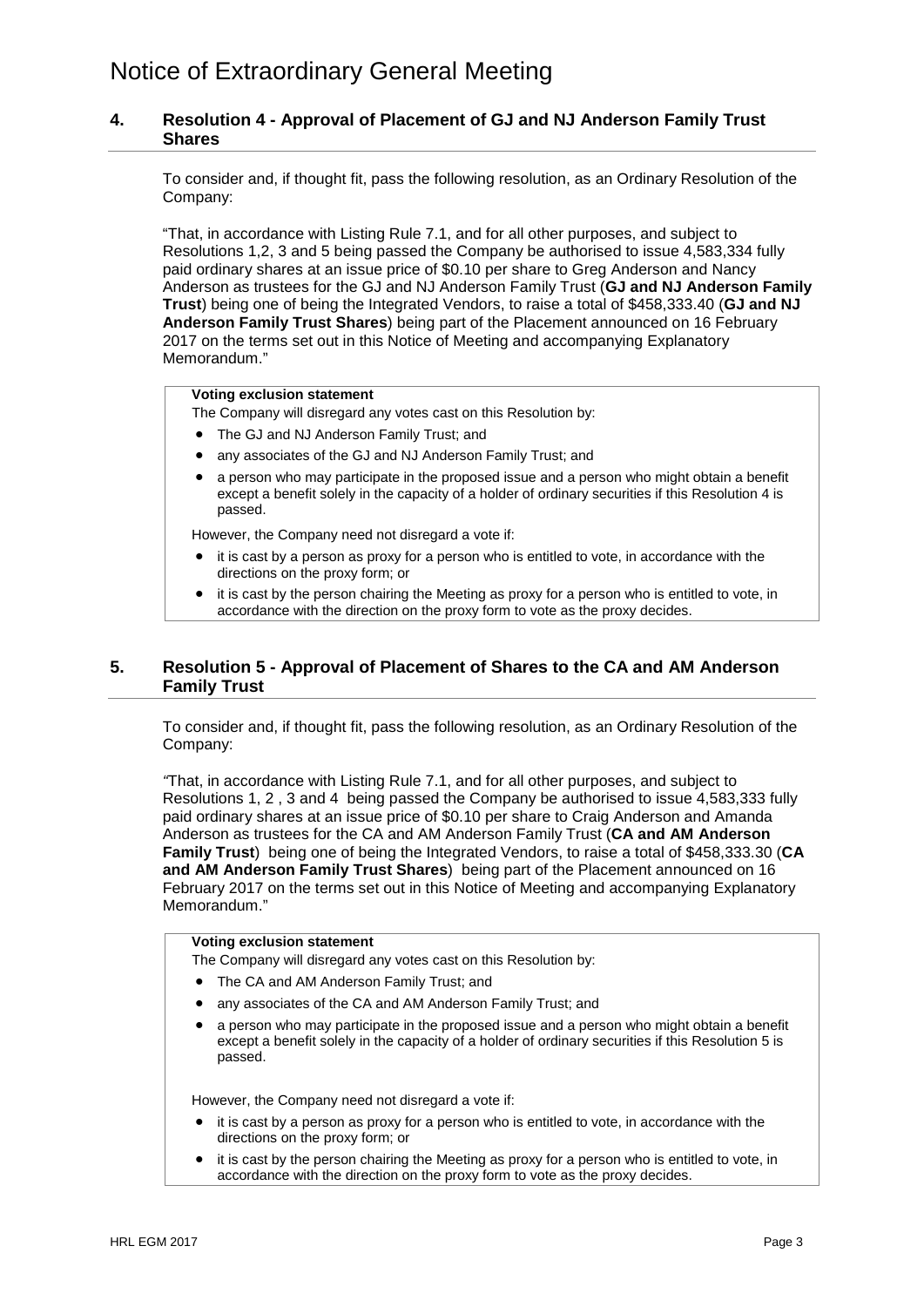## **Special business**

## **6. Resolution 6- Approval of Financial Assistance**

To consider and, if thought fit, pass the following resolution, as a Special Resolution of the Company with or without amendment:

"That in accordance with sections 208(1) and 260B(1) of the Corporations Act and, subject to Resolutions 1, 2, 3, 4 and 5 being passed, and for all other purposes, the Company be authorised to apply the sum of \$2,750,000 payable on completion of the Proposed Transaction to issue to the Integrated Vendors;

- (a) the Tulla Shares;
- (b) the DG and JE Anderson Family Trust Shares;
- (c) the GJ and NJ Anderson Family Trust Shares; and
- (d) the CA and AM Anderson Family Trust Shares

on the same terms as shares issued to eligible shareholders under the proposed Rights Issue and otherwise on the terms set out in this Explanatory Memorandum."

#### **Voting exclusion statement**

The Company will disregard any votes cast on this Resolution by:

- Kevin Maloney;
- the Tulla Property Partners Trust;
- Darren Anderson;
- the DG and JE Anderson Family Trust;
- Greg Anderson and Nancy Anderson as trustees for the GJ and NJ Anderson Family Trust;
- Craig Anderson and Amanda Anderson as trustees for the CA and AM Anderson Family Trust; and

• any associates of any Integrated Vendors.

However, the Company need not disregard a vote if:

- it is cast by a person as proxy for a person who is entitled to vote, in accordance with the directions on the proxy form; or
- it is cast by the person chairing the Meeting as proxy for a person who is entitled to vote, in accordance with the direction on the proxy form to vote as the proxy decides.

#### **Notes:**

- A copy of this Notice and the Explanatory Memorandum which accompanies this Notice has been lodged with the Australian Securities & Investments Commission in accordance with sections 218 and 260B(5) of the Corporations Act 2001 (Cth).
- This Resolution is a Special Resolution and will be passed if 75% or more of votes cast by shareholders entitled to vote are cast in favour of the resolution.

## **General business**

To consider any other business as may be lawfully put forward in accordance with the Constitution of the Company.

By order of the board

Le Maustre

Paul Marshall Company Secretary 24 February 2017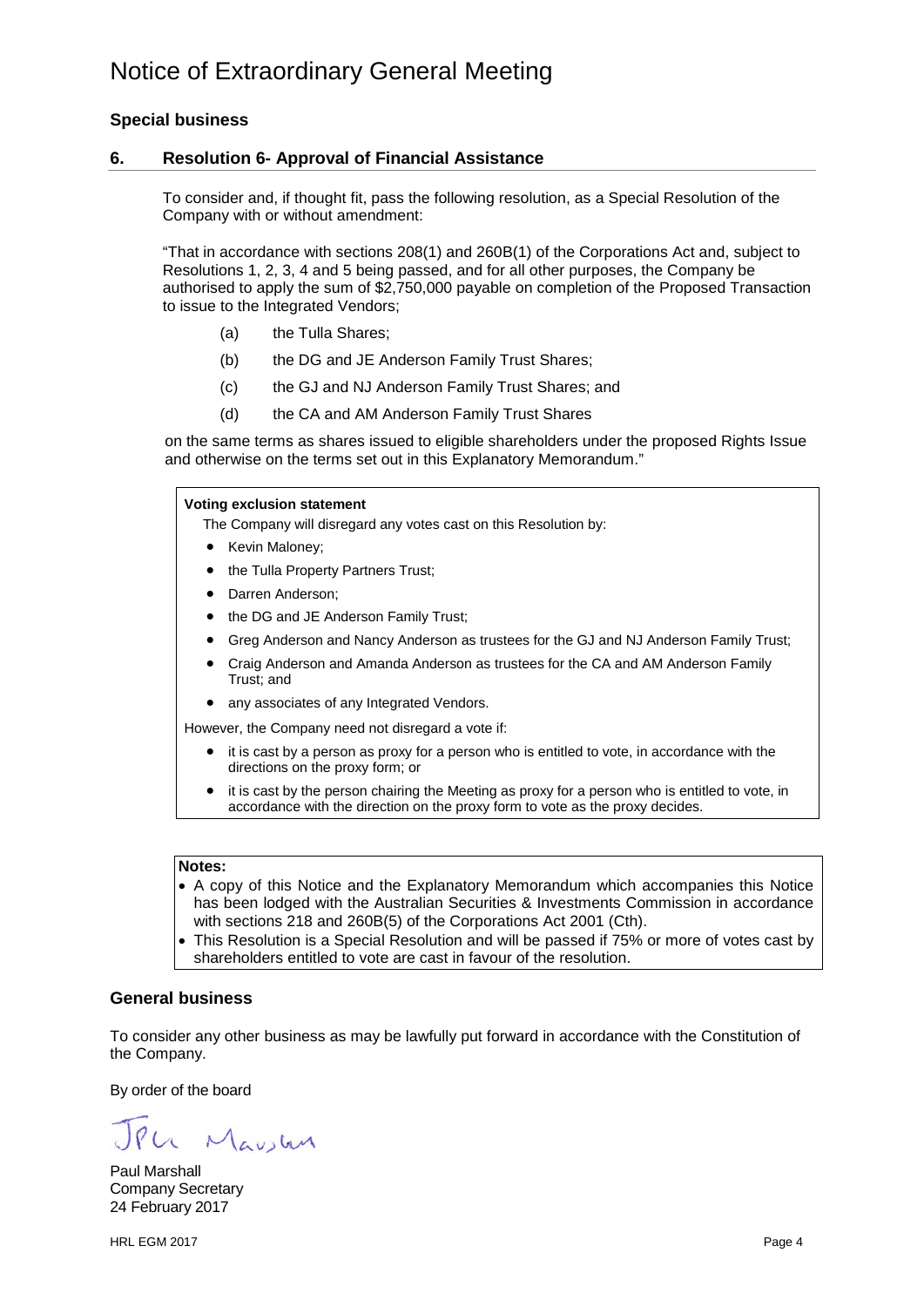## **1. Introduction**

This Explanatory Memorandum is provided to shareholders of **HRL Holdings Limited** ACN 120 986 371 (**Company**) to explain the resolutions to be put to Shareholders at the Extraordinary General Meeting to be held at HRL Holdings Ltd on Wednesday 29 March 2017 commencing at 9.30am (Brisbane time).

The Directors recommend shareholders read the accompanying Notice of Meeting and this Explanatory Memorandum in full before making any decision in relation to the resolutions.

Terms used in this Explanatory Memorandum are defined in Section 6

The Notice of Meeting sets out the details of six separate, ordinary and special resolutions to be put to Shareholders. All six resolutions are each conditional upon the other resolutions passing. If any one of the six resolutions is not successful the other resolutions will be void. The six resolutions to be considered comprise the following:

## **2. Resolution 1- Approval of the Proposed Transaction under Chapter 2E Corporations Act and Listing Rule 10.1**

### 2.1 **Resolution 1**

## (a) **Background**

As announced on 16 February 2017, the Company has entered into a formal share sale agreement dated 14 February 2017 (**SSA**) to acquire all of the shares on issue in Integrated Holdings Group Pty Ltd ACN163 772 496 (**Integrated Shares**), from the shareholders of Integrated.

The Integrated Vendors are as follows:

| Name of Integrated Vendor                                                                                                                                                                                                                     | <b>Number of Present</b><br><b>Integrated Shares</b> | %      |
|-----------------------------------------------------------------------------------------------------------------------------------------------------------------------------------------------------------------------------------------------|------------------------------------------------------|--------|
| Tulla Property Partners Pty Ltd ACN 126 992 103 as<br>trustees for the Tulla Property Partners Trust (Tulla<br><b>Property Partners Trust)</b> , an entity associated with<br>Kevin Maloney, a director and significant shareholder<br>of HRL | 21                                                   | 50%    |
| Darren Anderson and Julie Anderson as trustees for<br>the DG & JE Anderson Family Trust (DG & JE<br>Anderson Family Trust), an entity associated with<br>Darren Anderson, a director and significant<br>shareholder of HRL                    | 7                                                    | 16.66% |
| Craig Anderson and Amanda Anderson as trustees for<br>the CA & AM Anderson Family Trust (CA & AM<br><b>Anderson Family Trust)</b>                                                                                                             | 7                                                    | 16.67% |
| Greg Anderson and Nancy Anderson as trustees for<br>the GJ & NJ Anderson Family Trust (GJ & NJ<br><b>Anderson Family Trust)</b>                                                                                                               |                                                      | 16.67% |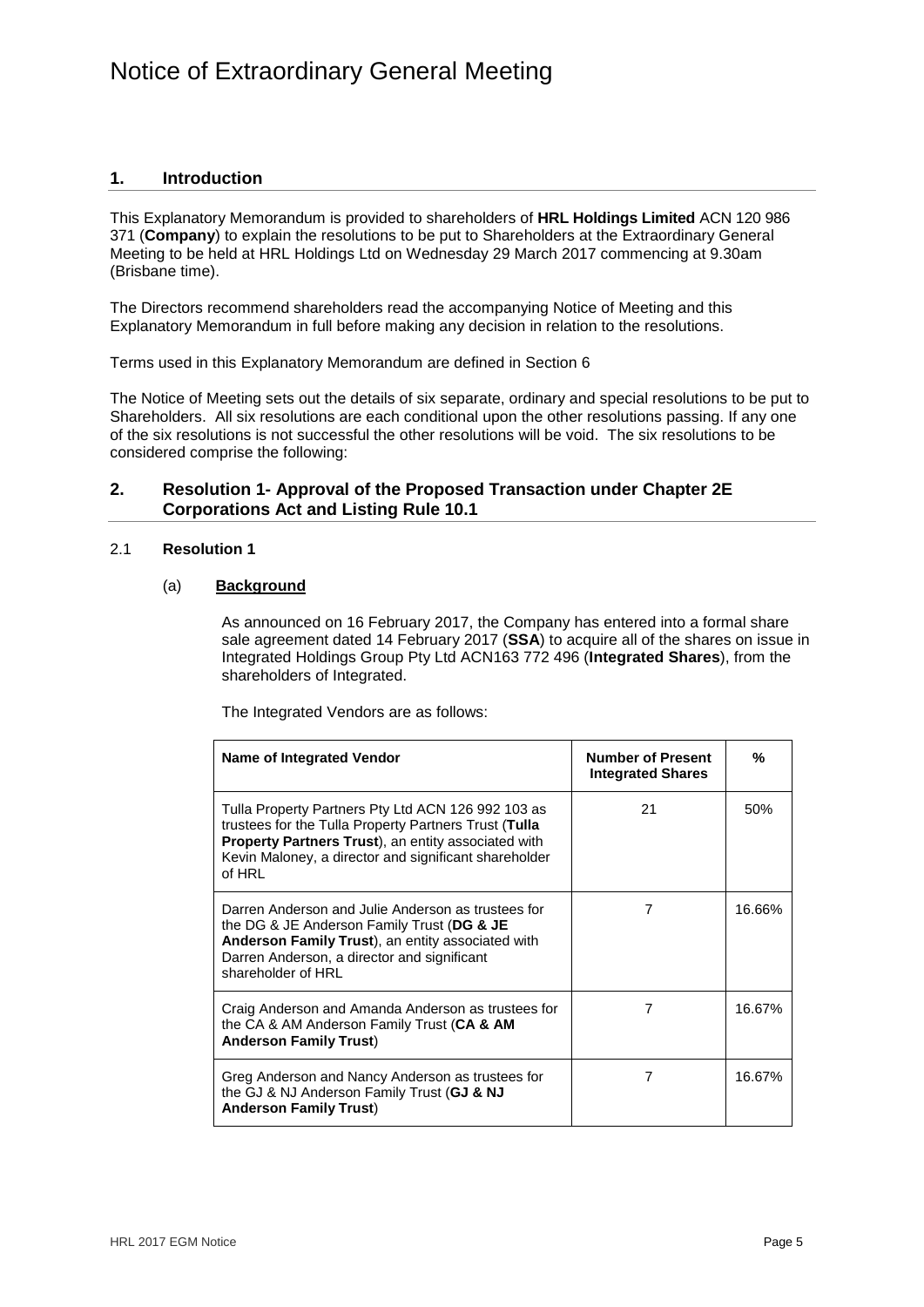Under the SSA, in consideration for all of the Integrated Shares HRL has agreed to pay a purchase price of up to \$3,500,000 (**Purchase Price**) comprising;

- \$2,750,000 which is payable on transfer of the shares in Integrated (**Completion Consideration);** and
- a maximum of \$750,000 determined in accordance with the earnings of Integrated in the 24 month period post completion. (**Earn-out Consideration)**.

The Purchase Price is subject to adjustment in accordance with the terms of the SSA.

The Purchase Price is payable to the Integrated Vendors in proportion to their holdings of Integrated Shares. Resolution 1 seeks Shareholder approval for the Proposed Transaction, specifically approval for the payment of the Purchase Price for the acquisition of Integrated.

On the same date HRL entered into four (4) separate share subscription agreements with each of the Integrated Vendors (**Subscription Agreements**), to raise a total of \$2,750,000 by the issue of 27,500,000 Shares at 10 cents per share. The issue price of the Shares under the Subscription Agreements is the same as that of the proposed Rights Issue to be offered to all shareholders, as announced on 16 February 2017.

Resolutions 2, 3, 4 and 5 seek approval for the issue of the Shares to each of the Integrated Vendors under the Subscription Agreements. Full details of the Subscription Agreements are set out below.

Resolution 6 seeks approval by shareholders under section 260B of the Corporations Act to any financial assistance being afforded by the Company to each of the Integrated Vendors under the Subscription Agreements.

All of the resolutions will need to be approved for both the Proposed Transaction and each of the Subscription Agreements to proceed.

On the same date as the Company announced the proposed the proposed acquisition of Integrated and the proposed placement of Shares to each of the Integrated Vendors, it also announced its intention to;

- undertake a Rights Offer to all shareholders ; and
- its intention to acquire another unrelated business that of Morrison Geotechnical Holdings Pty Ltd (**Morrison Acquisition**).

The Rights Issue announced on 16 February 2017 is an offer to all Shareholders on the Register as at 24 February 2017 to acquire additional shares in HRL on the basis of four new Share for every eleven current Shares held at an issue price of 10 cents per new Share. The Rights Issue also provides the opportunity for shareholders to apply for additional Shares over and above their entitlement.

The Rights Issue proposes the offer of 4 new Share for each 11 Shares held by an Eligible Shareholder as at the Record Date to raise a maximum of \$5,778,292. The Rights Issue is partially underwritten to \$5,000,000 by Canaccord Genuity (Australia) Limited.

Each of the Integrated Vendors are existing Shareholders in the Company and have advised the Company that they do not intend to take up their entitlement under the Rights Issue.

The Morrisons Acquisition does not require the approval of Shareholders, and no such approval is being sought, rather the information is being provided in order to ensure shareholders are aware of them, in particular the terms of the Rights Offer which are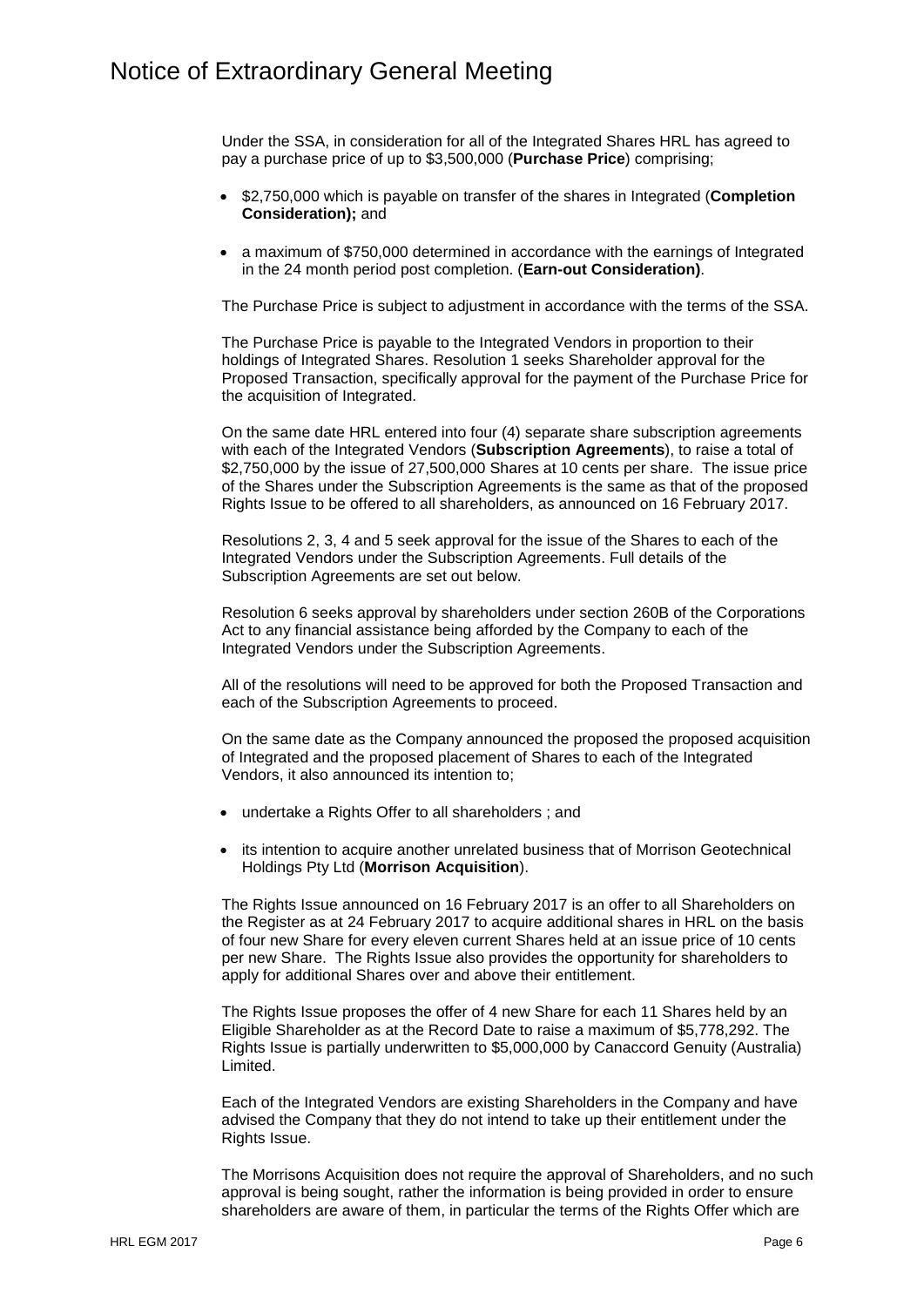at the same price as the terms of the proposed issue of Shares being made to the Integrated Vendors pursuant to the Subscription Agreements.

Morrison is a privately owned geotechnical materials testing firm in South East Queensland which provides:

- NATA accredited laboratory testing on a range of soil, concrete and aggregate materials; and
- Site investigations and studies.

The purchase price for Morrison Acquisition is an initial cash payment of \$3,750,000, with an earn-out of up to \$750,000 contingent on meeting future profit targets. HRL will fund this acquisition from the proceeds of the Rights Issue.

### (b) **Key Terms of the Proposed IHG Transaction**

HRL has agreed to pay a purchase price of a maximum of \$3,500,000 (**Purchase Price**) comprising;

- \$2,750,000 which is payable on transfer of the shares in Integrated (the **Completion Consideration);** and
- a maximum of \$750,000 determined in accordance with the earnings of Integrated in the 24 month period post completion. (the **Earn-out Consideration)**

#### (c) **Key Commercial Terms of the Proposed IHG Transaction**

The following are the key commercial terms for the Proposed Transaction.

#### *Conditions Precedent*:

The completion of the Proposed Transaction is proposed to be subject to a number of conditions precedent, including:

- HRL being satisfied, in its absolute discretion, with the results of their own due diligence on Integrated and its subsidiary Octfolio Pty Ltd.
- HRL obtaining all Authorisations and any other statutory approvals required to carry out the Proposed Transaction.
- The Integrated Vendors providing to HRL all third party consents necessary as a result of any "change of control" provisions under any material contract.
- Integrated having at completion at least a minimum working capital of \$50,000.
- That there has been no material adverse breach of the warranties given by the Integrated Vendors.
- That there has been no material adverse change in Integrated.
- HRL obtaining finance on terms satisfactory to HRL.
- HRL being satisfied, in its absolute discretion, with the results of an Independent Expert Report required pursuant to Listing Rule 10.1.
- HRL obtaining the approval of its shareholders in a general meeting pursuant to Listing Rule 10.1 and pursuant to Chapter 2E and s 260A Corporations Act.

#### *Consideration:*

The total consideration is up to \$3,500,000 payable in cash. It comprises two parts, the Completion Consideration and the Earn-out Consideration.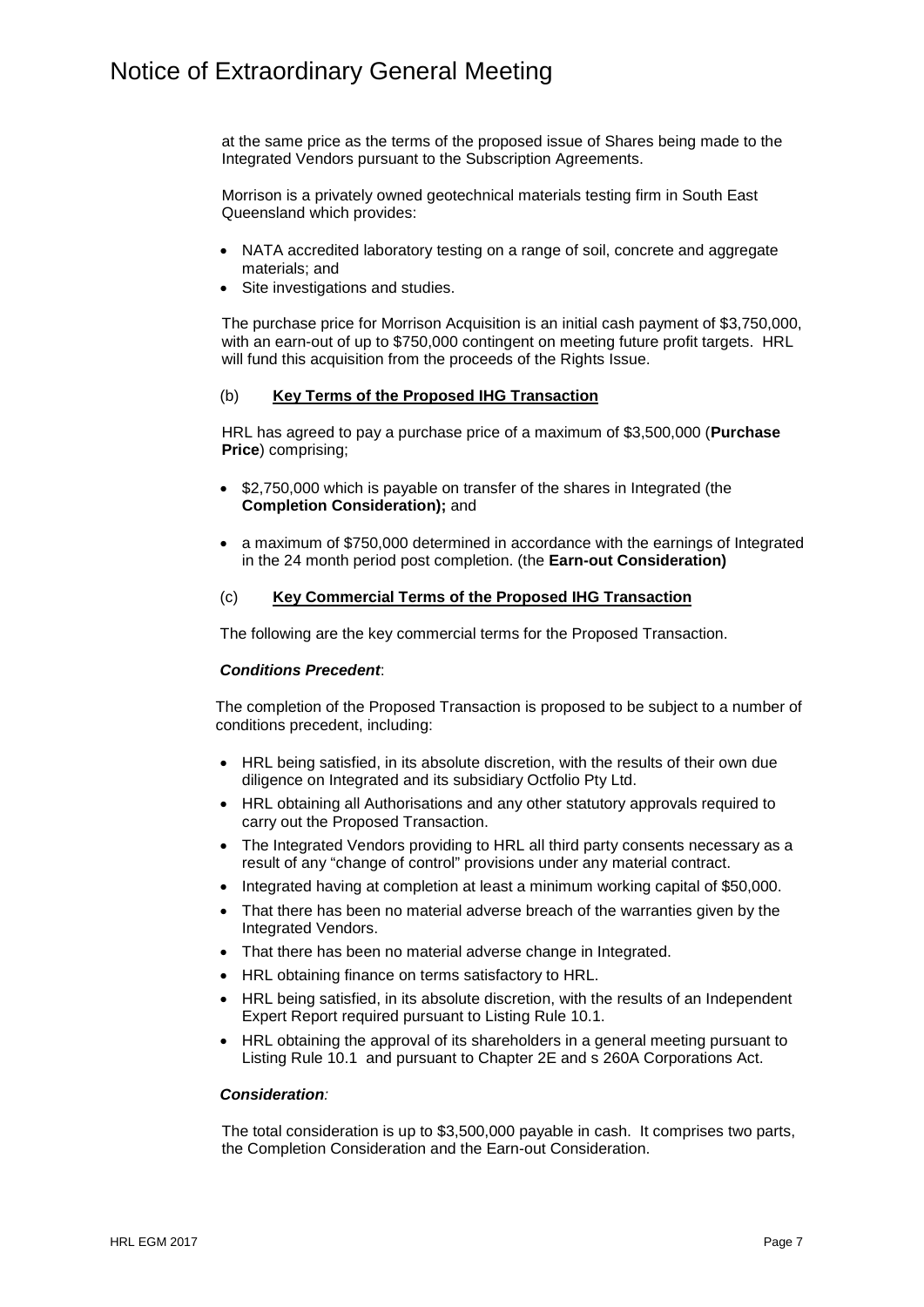The Completion Consideration is \$2,750,000 and is payable on transfer of the Integrated Shares. The Purchase Price is subject to adjustment in accordance with the terms of the SSA.

The Earn-out Consideration is a maximum of \$750,000 determined in accordance with the earnings of Integrated in the 24 month period post completion as follows:

| Completion to first anniversary of Completion EBIT | <b>Earn-out Consideration</b> |
|----------------------------------------------------|-------------------------------|
| Less than \$300,000                                | Nil                           |
| Not less than \$300,000                            | \$375,000                     |

| First anniversary of Completion to second anniversary<br>of Completion EBIT | <b>Earn-out Consideration</b> |
|-----------------------------------------------------------------------------|-------------------------------|
| Less than \$450,000                                                         | Nil                           |
| Not less than \$450,000                                                     | \$375,000                     |

### (d) **Rationale for Proposed Transaction**

HRL Holdings Limited ("**HRL**" or "**Company**") is an Australian public company listed on the Australian Securities Exchange. The Company engages in environmental technical services and specifically provides property contamination testing, environmental consulting, and hazardous materials analytical laboratory businesses in Australia and New Zealand.

HRL has identified 3 key strategic reasons to acquire the Integrated owned business of Octfolio Pty Ltd, a wholly owned subsidiary of Integrated.

#### **1. Complementary and Enhanced Service Offerings to HRL Existing Businesses.**

The HRL Group currently engages in environmental technical services and specifically provides property contamination testing, environmental consulting, and hazardous materials analytical laboratory businesses in Australia and New Zealand.

The Integrated owned OCTFOLIO software is a primary factor of HRL's current and future success. The software offers a key point of difference from other environmental services businesses. There are many competitors with field surveying or laboratory capabilities, but the data management solution delivered through OCTFOLIO enables HRL to secure large facility provider contracts. Acquisition of the Integrated business allows HRL to protect the third pillar of its strategic point of difference as illustrated below:



*Figure 1: HRL Environmental Technical Services – 3 pillars of service offerin*g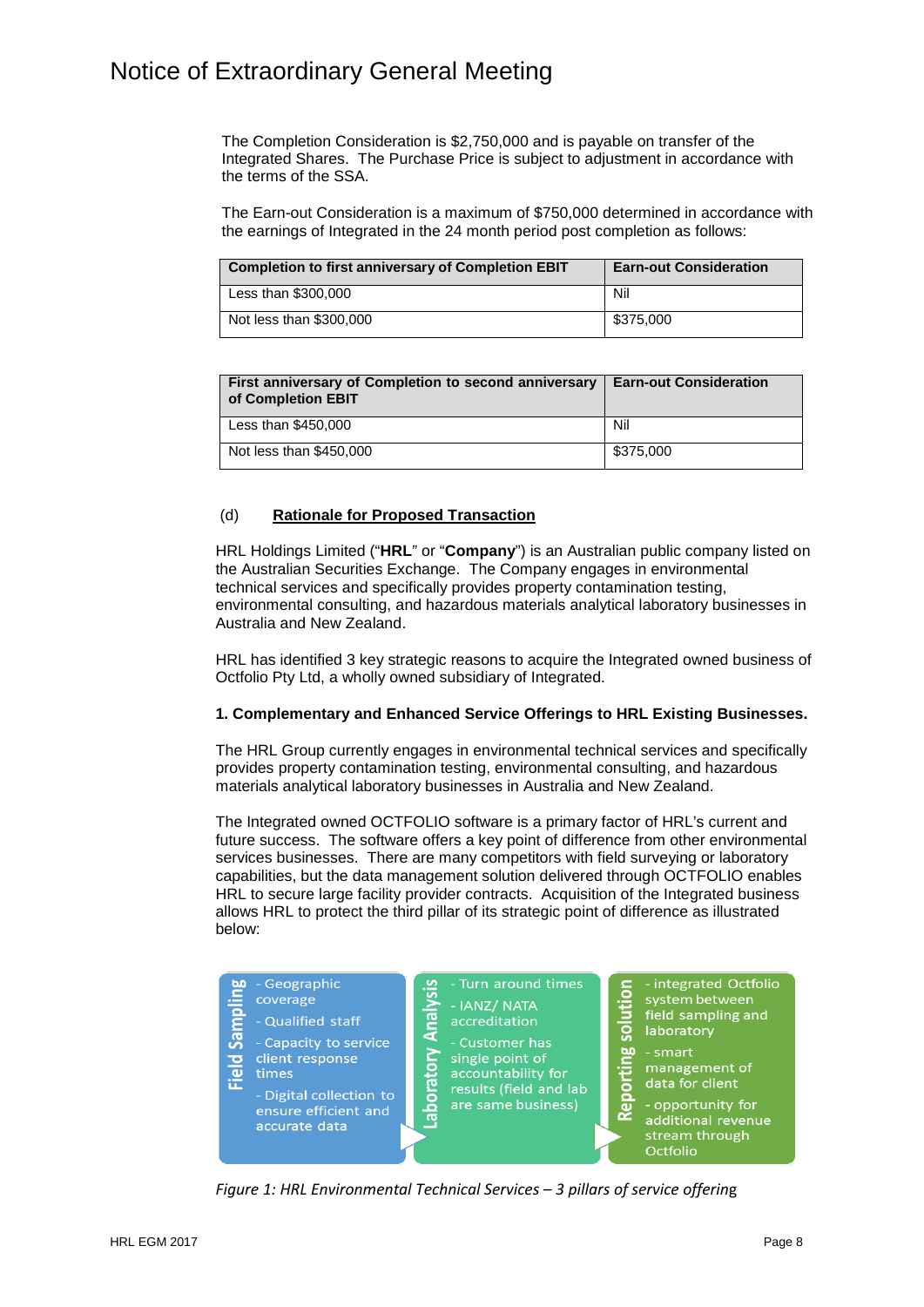The OCTFOLIO software has been a major reason that the HRL Group has successfully won large on-going contracts with large "Tier 1" corporate and government clients. Examples include:

- Ergon Energy;
- Northern Territory Government;
- Chorus Telecommunications;
- University of Canterbury;
- Southern District Health Board;
- Nelson Marlborough District Health Board.

The HRL Group is actively targeting other large corporates and government departments both in Australia and New Zealand. Key targets include:

- TAFE colleges;
- Polytechnic colleges (NZ);
- Universities;
- Other District Health Boards (NZ);

HRL are also in the process of acquiring Morrison Geotechnic in Australia. Assuming completion of the transaction, HRL intends to implement the OCTFOLIO laboratory management system and field surveying module to deliver labour efficiencies and minimise data risk in this organisation.

#### **2. Exposure to Other HAZMAT Revenue Streams.**

OCTFOLIO has been successful in its own right in securing long-term contracts hosting client's HAZMAT registers and data that are not related to the HRL Group. Examples include:

- Adelaide City Council
- Centacare
- Mackay Regional Council
- Northern Territory Christian Schools
- Northern Territory Department of Health
- Tasmania Department of Education
- Tasmania Department of Health

Acquiring Integrated gives the HRL Group the immediate benefit of these contracts. It also allows HRL to directly market its other field services to these organisations.

Acquiring Integrated allows the HRL Group to potentially licence the OCTFOLIO software to other HAZMAT service providers in geographic territories where it is not cost effective for the HRL Group to provide field services. Most competitor HAZMAT providers have either an inferior software solution or have none at all.

#### **3. Expand Integrated to Different Markets.**

The OCTFOLIO product is currently exclusively used for HAZMAT registers and data collection. The product can easily and cheaply be adapted to cover a much wider range of asset tracking and auditing. HRL would look to quickly roll out additional modules and market, through a reseller network, to a much wider range of asset managers and owners.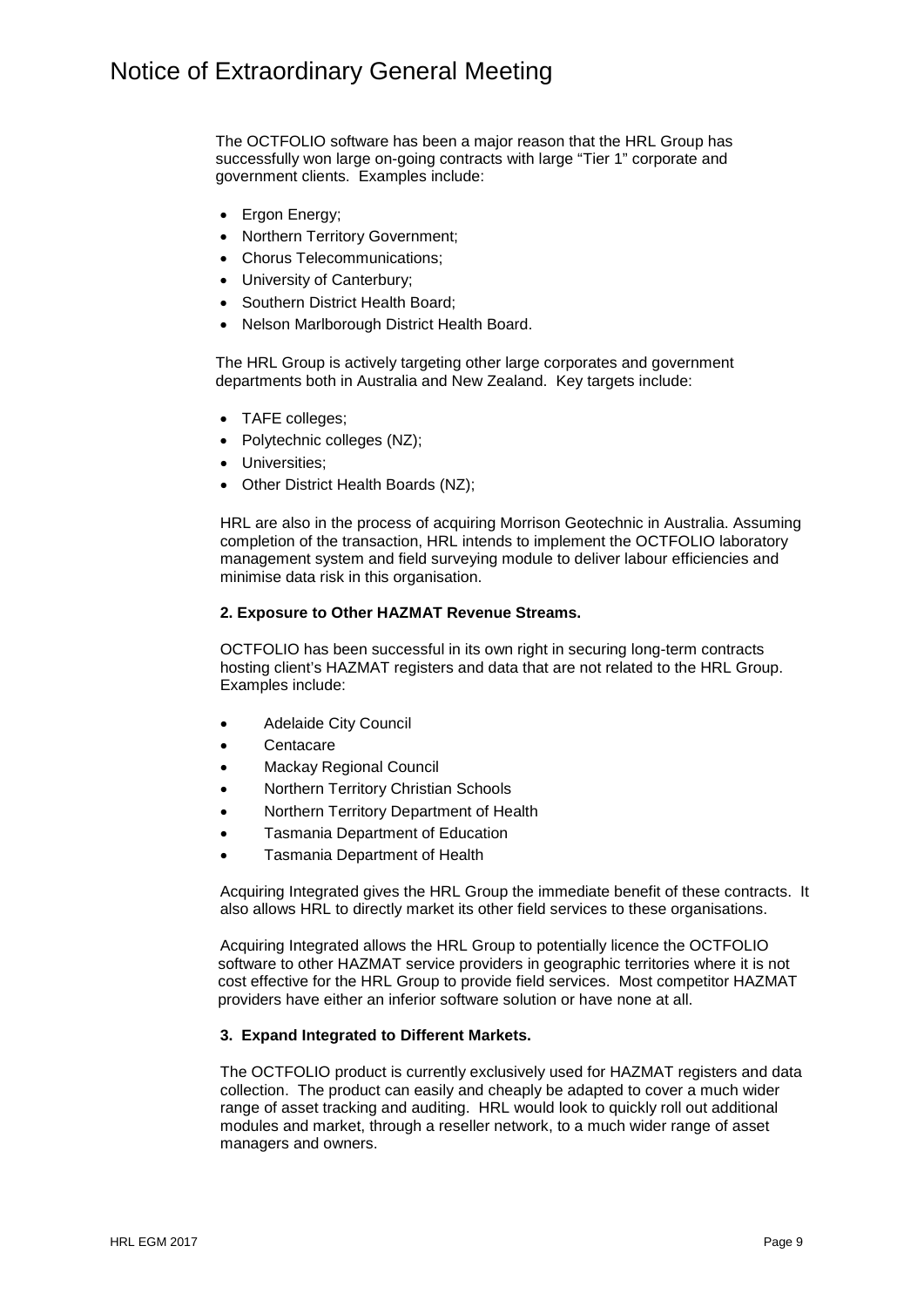Identified new market opportunities include:

- Fire and sprinkler systems
- Ladders
- Safety audits
- **Electrical inspections**
- Vehicle inspections
- Disability access audits
- Chemical shower inspections
- Building condition reports

#### **About Integrated**

OCTFOLIO is an Australasian based specialised software vendor focussed on the development and implementation of information management software solutions for asbestos and hazardous materials, innovative field management software solutions, customised compliance solutions and applications relating to workplace health and safety.

OCTFOLIO's flagship product, 'OCTFOLIO Hazardous Information Management Software', is a cloud based asbestos and hazardous material information management system that provides a solution for the management, administration and distribution of compliance-related information. The software provides a centralised online database and field data collection application to streamline the collection and management of hazardous material related information, documentation and associated compliance data.

#### OCTFOLIO has the ability to:

- Provide government agencies and private corporations with software solutions that meet current requirements and future needs via continuous technology development
- Completely revolutionise the way that hazardous materials are managed in and removed to everyone's benefits
- Save hazardous material stakeholders large unnecessary costs associated with compliance management remediation projects
- Streamline the entire process of building compliance management, and make its clients global leaders in the field of asbestos management
- Increase the level of asbestos awareness through their online asbestos and workplace health and safety learning management system
- Play a major part in reducing the exposure to airborne asbestos in the future.

OCTFOLIO also helps clients manage the broad array of challenges faced when managing asbestos and hazardous materials. This includes strategies, managing procurement or costs, prioritising removal programs, dealing with regulatory changes, or improving processes and operations.

The OCTFOLIO solution has been used by private enterprise and government in both Australia and New Zealand for a number of compliance solutions such as building inspections, confined spaces, contaminated land, fire safety, electrical tag and test, disability access and many others. The following solutions are provided by OCTFOLIO's Integrated Hazardous Material Information Management Software: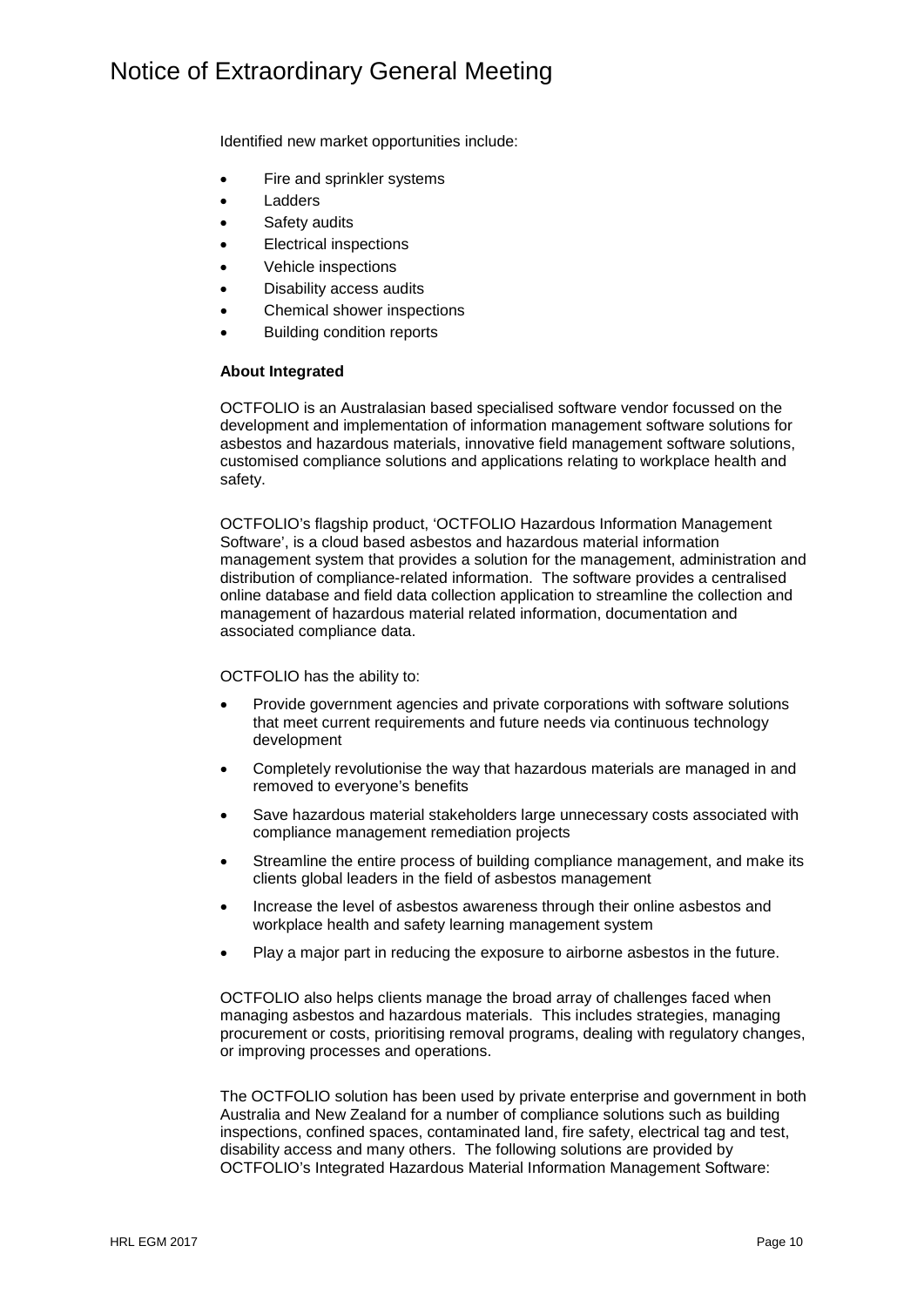- Asbestos Management: Allows building owners and managers to save significant time and resources by eliminating the need to undertake costly annual reviews of asbestos registers and lengthy asbestos inspection programs.
- Asset Management: Allows logical partitioning of asset information including asset numbers, equipment numbers, life-cycle information, inspection and audit workflows.
- Report Management: Automated report generation technology eliminates the potential for human error and data entry mistakes.
- Compliance Management: Intelligently detects sites with a moderate or high level of risk, and notifies management of recommended management strategies depending on the type and condition of the asbestos containing materials.
- Document Management: Provides a single central online database that captures the volumes of asbestos, hazardous material compliance documents as well as all other types of compliance documentation.
- Maintenance Management: Tracks and maintains a record of register access helping your business or organisation to manage its legal obligations.

**Features:** OCTFOLIO's features allow organisations to electronically capture, analyse and centrally manage traditionally paper-based hazardous material compliance information without having to develop new procedures. Clients can take advantage of having their businesses or government department's compliance information available; in real-time, at one location with an easy to follow audit trail. Features include:

- Digital Asbestos Register: After an asbestos inspection the legal asbestos register and accompanying asbestos management plan is presented as a single report or printed document.
- Field Data Collection: The client-server model used in computer-assisted field data collection systems relies on predefined interaction rules and data sources, not simply a hand-held tablet with a very basic data collection application.
- Automated Reporting: Data captured in Integrated Hazardous Material Information Management Software's field mobile application is fed back in real time and is available for use by the automated report generation tool.
- Workflow Automation: Integrated includes workflow automation features such as the ability for real time risk alerts, email alerts to management, automated risk profiling and automatic detection of asbestos registers that require updating.
- Risk Calculator: Allows building owners and managers to accurately assess and model all the identified risks with one simple interface.
- Risk Modelling: Allows users to accurately model risks associated with the management of hazardous containing materials within a building or asset portfolio.
- Asbestos Mapping: Mapping asbestos in buildings and at sites located across the world presents many benefits to building owners and managers, including, the ability to view how vast the asbestos issue being mapped is.
- Interactive Maps: Provides access to the asbestos register to building owners and managers. The Integrated Hazardous Material Information Management Software includes a user-friendly Google mapping feature.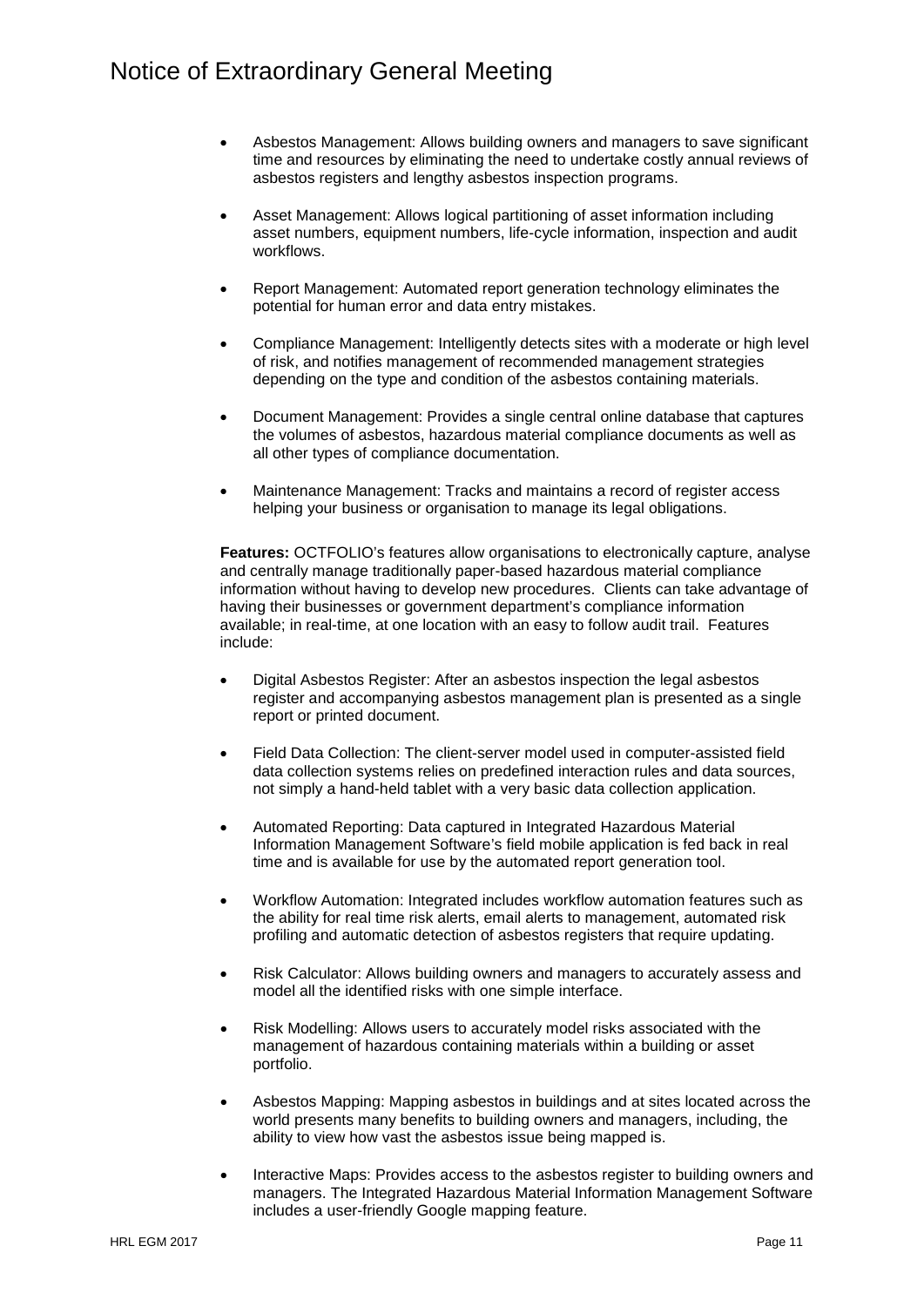## (e) **Key Advantages and Disadvantages of the Proposed Transaction**

### Advantages of the Proposed Transaction

- The Proposed Transaction may provide an opportunity for HRL shareholders to experience growth in the value of shares and significantly boost HRL's market capitalisation and liquidity in share trading given the potential of the Octfolio business to contribute to shareholder returns.
- The Proposed Transaction presents an opportunity for the Company to increase long-term value for shareholders. The Directors of HRL have determined that Octfolio has the potential to increase HRL shareholder value based on the growth of the Octfolio business as well as cost savings in HRL from Octfolio services that will no longer be outsourced by HRL.
- HRL will be able to leverage its existing client base to assist growth in both HRL and Octfolio, as detailed in the strategic benefits outlined by management at section 2(d). Octfolio will also be able to leverage HRL's ability to access capital to assist growth. Octfolio could also be used by HRL as a white label product to obtain additional revenue streams.
- The Proposed Transaction is being undertaken with 100% cash consideration, therefore there will be no dilutionary effect on the equity interests of Non-Associated Shareholders.
- The Directors consider that Octfolio management possess the experience and skills required to successfully grow the Octfolio business and ensure a successful merger with HRL.

## Disadvantages of the Proposed Transaction

- There may be other opportunities HRL will not be able to undertake with the Cash Consideration if it accepts this Proposed Transaction.
- There are inherent risks associated with the Octfolio acquisition and business that should be considered by Non-Associated Shareholders, as follows:
	- Octfolio is a relatively immature business and may not experience the current level of growth going forward.
	- The Octfolio software platform will require ongoing maintenance and development. Octfolio will need to maintain and attract sufficiently qualified staff.
	- The Octfolio software platform can readily be adapted to service other components of the asset management and audit market however entering these new markets and securing market share may be more difficult than anticipated.
	- New competitor products with features similar to Octfolio may be developed in the future.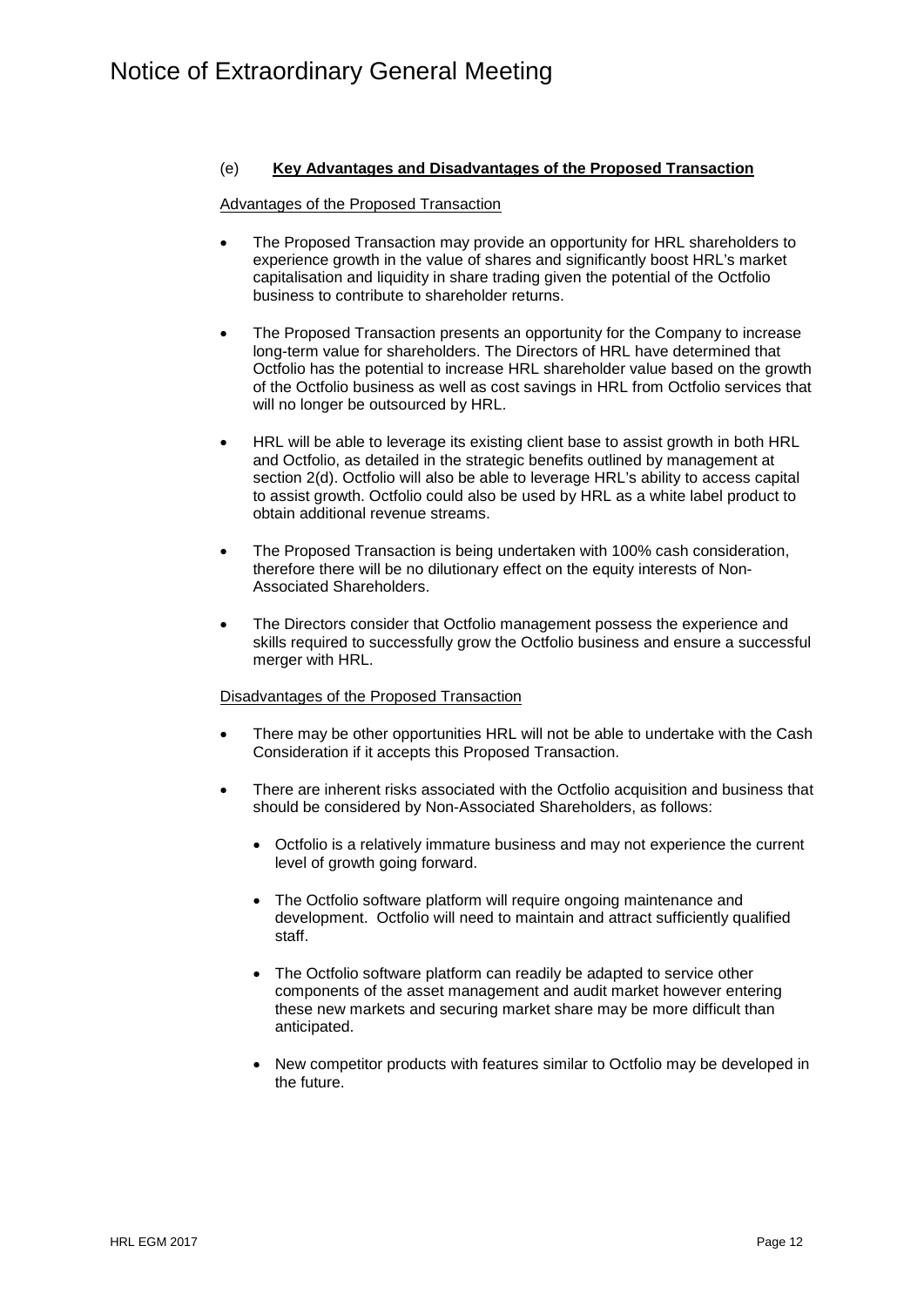## (f) **Appointment of Expert**

The Meeting has been convened for the purpose of, inter alia, seeking the approval of Shareholders to the Proposed Transaction. The Company engaged Hall Chadwick to prepare an Independent Expert's Report on the Proposed Transaction to assist Shareholders to decide whether or not to vote in favour of Resolution 1.

The Independent Expert has assessed that the Proposed Transaction is FAIR AND REASONABLE to Non-Associated Shareholders, but strongly recommends that Shareholders also have regard to all of the information set out in the balance of the Independent Expert Report which appears as Annexure A to this Explanatory Memorandum. Shareholders are also referred to section 2.1(e) of this Explanatory Memorandum for further details as to the contents of the Independent Expert's Report.

The Non-Interested Directors (being Mark Elliott and John Taylor) have given detailed consideration to the Proposed Transaction. The Non-Interested Directors consider that the Proposed Transaction and the granting of the Security is in the best interests of the Company and recommend the Proposed Transaction.

Shareholders are asked to note that the Independent Expert's Report has been prepared by the Independent Expert and the Company does not accept or assume any responsibility for the accuracy or completeness of the Independent Expert's Report other than the factual information provided by the Company to the Independent Expert for the purposes of the Independent Expert's Report.

## (g) **Conclusion of Independent Expert**

The Independent Expert has assessed that the Proposed Transaction is Fair and Reasonable to the Non- Associated Shareholders, but strongly recommends that Shareholders also have regard to all of the information set out in the Independent Expert Report. In summary:

- (1) the Expert concluded that the indicative value of IHG is between **\$2,324,370 and \$3,486,555**, with a midpoint value of \$2,905,462 as at the date of their Report.
- (2) the Expert concluded the Proposed Transaction is **fair** as:
	- (A) The midpoint value attributed to IHG of \$2,905,462 exceeds the value of the upfront cash consideration of \$2,750,000; and
	- (B) The total present value of the cash consideration of \$3,400,826 (including the present value of the earn-out cash consideration) is within the value range attributed to IHG shares to be acquired by HRL.
- (3) the Expert concluded that having regard to the potential of Octfolio business and the alternatives of not proceeding with the Proposed Transaction, the Non-Associated Shareholders of HRL should benefit if the Proposed Transaction proceeds and therefore, in our opinion the Proposed Transaction is reasonable.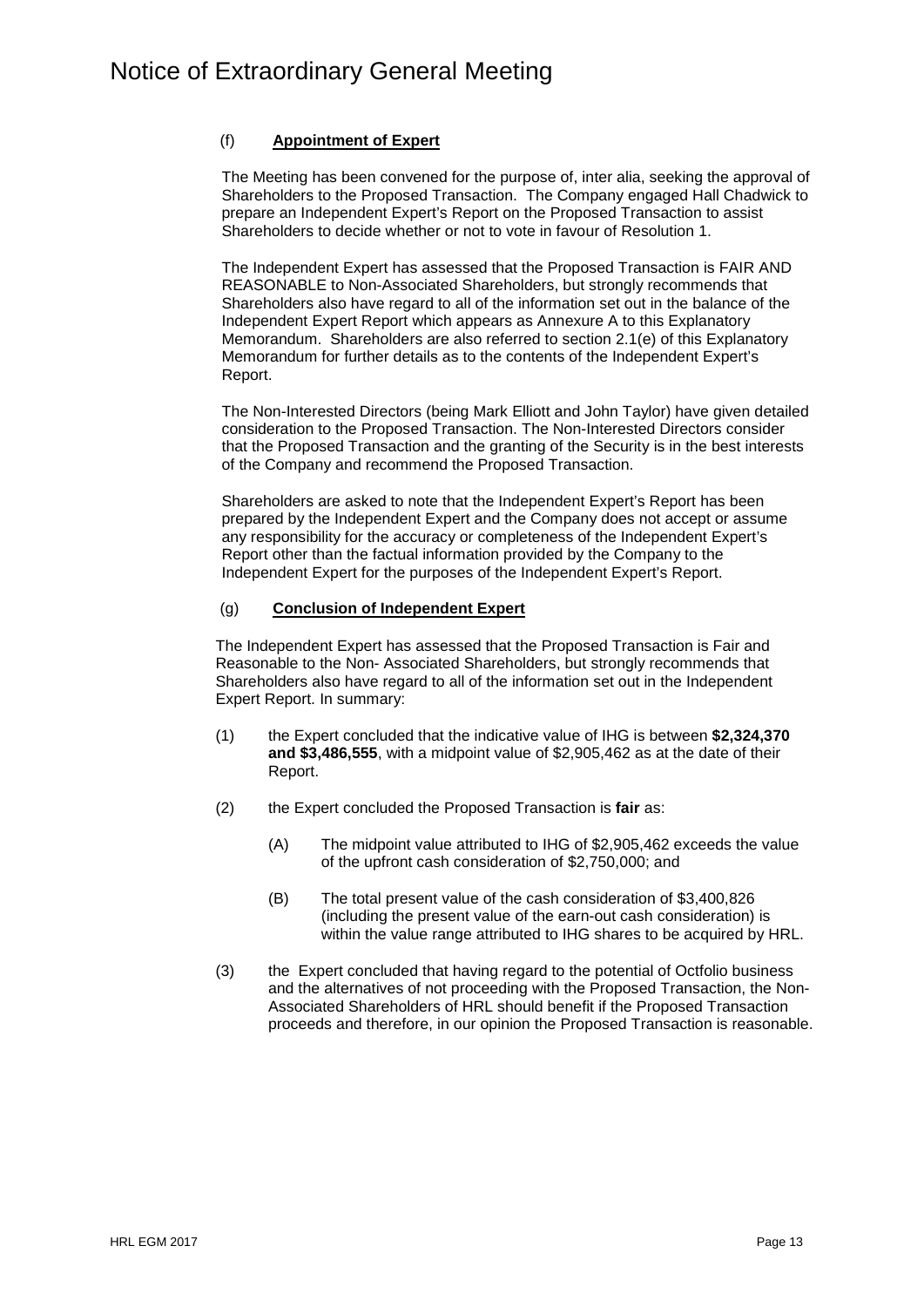## 2.2 **Shareholder Approval**

(a) Relevant Legislation

Resolution 1 seeks Shareholder Approval under Chapter 2E and Listing Rule 10.1.

### *Chapter 2E of the Corporations Act*

Chapter 2E of the Corporations Act prohibits a public company from giving a Financial Benefit to a Related Party of the public company unless providing the benefit falls within a prescribed exception to the general prohibition. Relevantly, there is an exception if the company first obtains the approval of its Shareholders in a general meeting in circumstances where certain requirements specified in Chapter 2E in relation to the convening of that meeting have been met.

A "**Related Party**" is defined widely in section 228 of the Corporations Act and includes, relevantly, a Director (or proposed Director) of a public company and any entity that is controlled by a person or entity which is otherwise a Related Party, or there are reasonable grounds to believe that a person/entity is likely to become a Related Party of the public company.

A "**Financial Benefit**" for the purposes of the Corporations Act has a very wide meaning. It includes the public company paying money or issuing securities to the Related Party. In determining whether or not a financial benefit is being given, it is necessary to look to the economic and commercial substance and effect of what the public company is doing (rather than just the legal form). Any consideration which is given for the financial benefit is to be disregarded, even if it is full or adequate.

This proposed Resolution, if passed, and the Proposed Transaction will confer Financial Benefits on Darren Anderson and Kevin Maloney, being directors and therefore, Related Parties of the Company. Darren Anderson and Kevin Maloney will obtain these benefits through the Darren Anderson and Julie Anderson as trustees for the DG and JE Anderson Family Trust and Tulla Property Partners Pty Ltd ACN 126 992 103 as trustees for the Tulla Property Partners Trust respectively.

Therefore the Company seeks to obtain Shareholder approval to the Proposed Transaction in accordance with the requirements of Chapter 2E of the Corporations Act.

### 2.3 **Information for Shareholders - Chapter 2E of the Corporations Act**

Refer to sections 2.1(a) to 2.2(a) above for the background and circumstances in which the Financial Benefit is given and the existing interest of Darren Anderson and Kevin Maloney through Darren Anderson and Julie Anderson as trustees for the DG and JE Anderson Family Trust and Tulla Property Partners Pty Ltd ACN 126 992 103 as trustees for the Tulla Property Partners Trust respectively.

For the purposes of Chapter 2E of the Corporations Act and for all other purposes the following information is provided to Shareholders:

(a) The nature of the Financial Benefit

The nature of the proposed Financial Benefit is the various matters comprising the Proposed Transaction including, without limitation the acquisition for consideration of Integrated.

Refer also to sections 2.1(b) above, for the reason for giving the benefit and the basis for which it is given.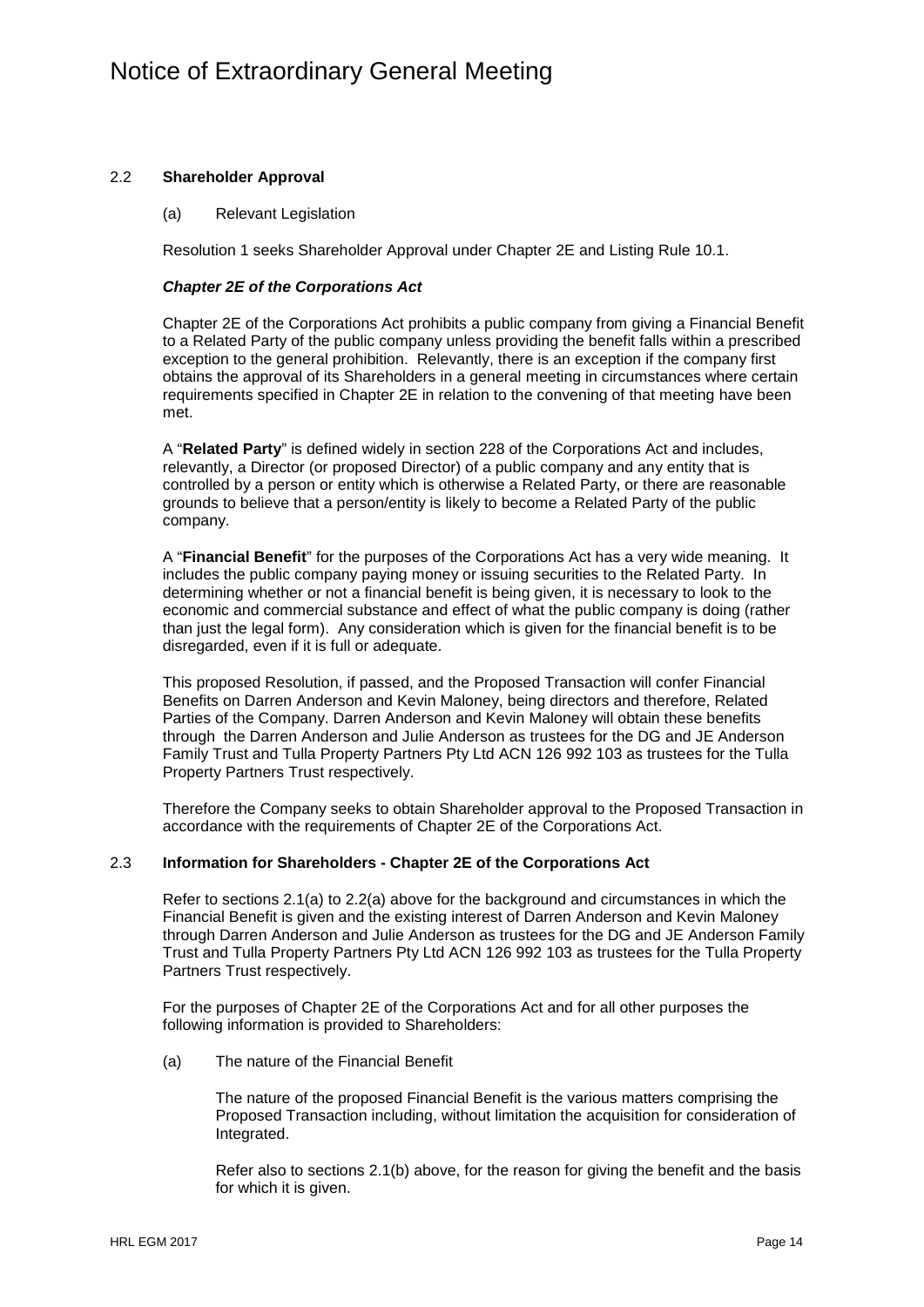### (b) Directors' Recommendation

Each of the Non-Interested Directors (Mark Elliott and John Taylor) recommends that Shareholders vote in favour of Resolution 1 and the Proposed Transaction. The Non-Interested Directors have approved the proposal to put Resolution 1 to the Meeting and have separately approved the information contained in this Explanatory Memorandum.

The Non-Interested Directors note that the Proposed Transaction can only proceed with Shareholder approval. The Non-Interested Directors consider that approval of the Proposed Transaction and any giving of financial benefits to Darren Anderson and Kevin Maloney (or an entity associated with Darren Anderson or Kevin Maloney) and the Proposed Transaction are in the best interests of the Company.

The reasons for the recommendations of the Non-Interested Directors are set out below.

In making their recommendations the Non-Interested Directors have considered:

- the rationale for the Proposed Transaction as summarised in section 2.1(d) :
- the advantages and disadvantages of the Proposed Transaction as set out in section 2.1(e) ;
- the nature and value of the benefits given to related parties pursuant to the Proposed Transaction; and
- the reasoning and conclusions of Hall Chadwick in the Independent Expert's Report set out in Schedule A, including the conclusion that the Proposed Transaction is Fair and Reasonable to the Non-Associated Shareholders.

In summary, the Non-Interested Directors consider that the rationale for and benefits of the Proposed Transaction outweigh any disadvantages of the Proposed Transaction, and other reasons why the Non-Interested Directors would consider voting against Resolution 1.

As Darren Anderson and Kevin Maloney are interested directors they make no recommendation with respect to Resolution 1.

(c) Interests of Directors

The Non-Interested Directors do not have a material personal interest in the outcome of Resolution 1, save for any interest they may have solely in their capacity as Shareholders which interest they hold in common with the other Non-Associated Shareholders.

Mr Darren Anderson and Mr Kevin Maloney (through their respective trusts) will directly benefit from the Proposed Transaction and accordingly have a material personal interests in the outcome of Resolution 1.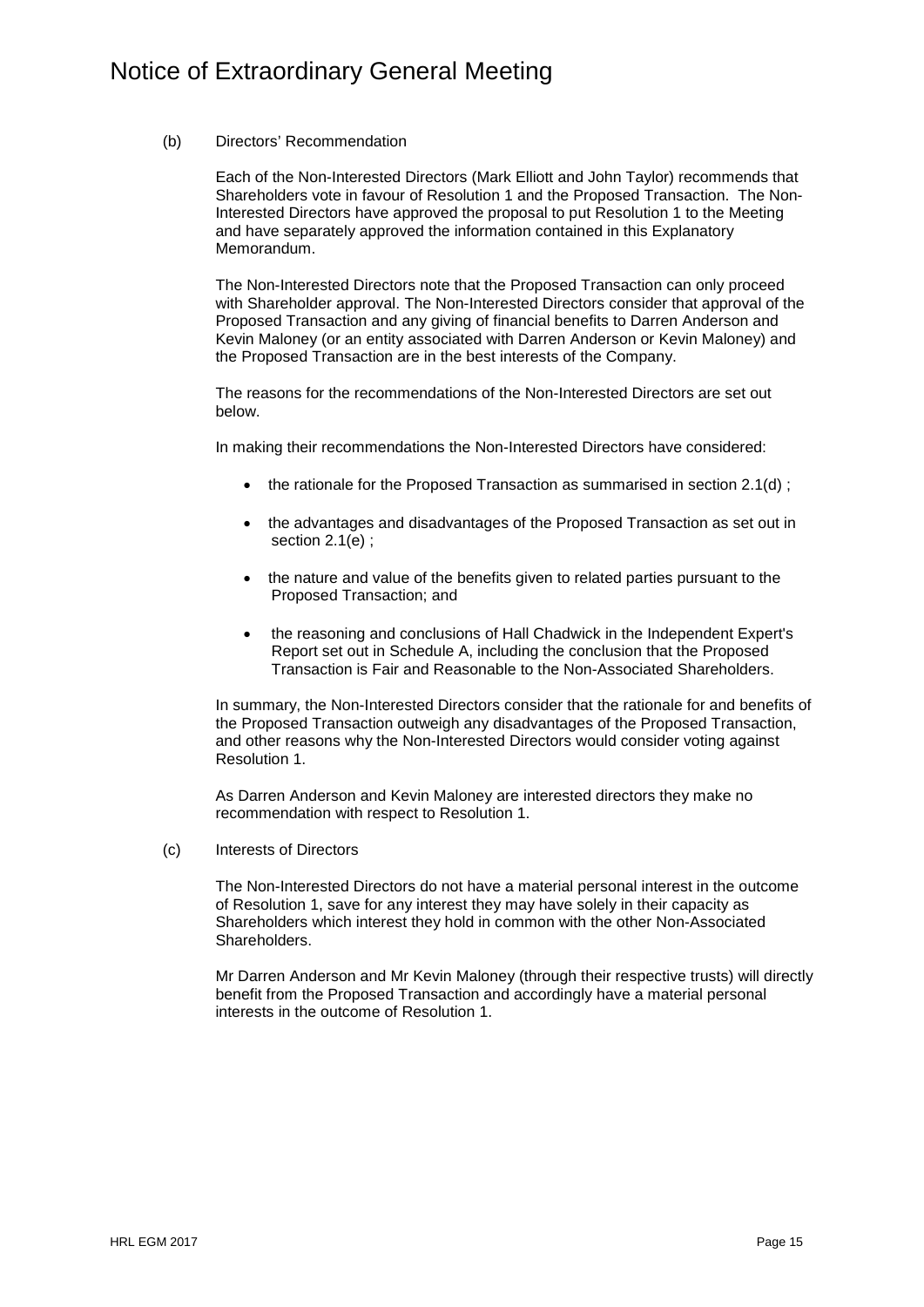To the extent that the Directors hold any Shares, their respective percentage holding of Shares may decrease in the event that any Shares are issued pursuant to the Proposed Transaction, in the same proportion as the holding of all other Shareholders. Details regarding the current direct and indirect Share interests of each of the Directors is as follows:

| Name of             | Current      | $\%$         | <b>Rights</b> | % shareholding | Subscription | % shareholding     |
|---------------------|--------------|--------------|---------------|----------------|--------------|--------------------|
| <b>Director</b>     | Shareholding | shareholding | Issue         | Post Rights    | Agreements   | Post completion of |
|                     |              |              |               | <b>Issue</b>   |              | the Subscription   |
|                     |              |              |               |                |              | Agreements         |
| Kevin               | 47.459.491   | 29.87%       |               | 21.90%         | 13,750,000   | 25.07%             |
| Maloney             |              |              |               |                |              |                    |
| Darren              | 16.589.064   | 10.44%       |               | 7.66%          | 4,583,333    | 8.67%              |
| Anderson            |              |              |               |                |              |                    |
| <b>Mark Elliott</b> | 2,848,634    | 1.79%        | 275.000*      | 1.44%          | $\mathbf{0}$ | 1.28%              |
| John Taylor         | 923.077      | 0.58%        | 750.000*      | 0.77%          |              | 0.69%              |

\* both Mark Elliott and John Taylor have entered into sub-underwriting agreements in relation to the offer on the same terms and conditions as other sub-underwriters. The maximum number of shares they have committed to underwriting are included in the table above. Neither Director intends to directly subscribe for their entitlement under the Offer. Mark Elliott's entitlement under the Offer is 1,035,867 and John Taylor's entitlement under the Offer is 335,664.

Details of the current remuneration of each of the Directors was set out in the Annual Report announced to the market on 26 August 2016.

No other Director has any interest in the outcome of Resolution 1 and will not participate in the Proposed Transaction.

(d) Trading Price Information on Company Shares

Details of the trading price of the Shares during the 4 months prior to 16 February are set out below.

| <b>Description</b> | Date(s)              | Share Price (\$) |
|--------------------|----------------------|------------------|
| High               | 14, 15 November 2016 | \$0.15           |
| Low                | 3 November 2016      | \$0.115          |
| Last               | 7 February 2017      | \$0.145          |

The 30 trading day VWAP prior to the date of announcement the Proposed Transaction on 16 February 2017 was \$0.134. The 5 trading day VWAP prior to the date of announcement the Proposed Transaction on 16 February 2017 was \$0.136.

(e) Opportunity Cost

The opportunity costs and benefits foregone by the Company undertaking the Proposed Transaction is the dilutionary impact on the issued Share capital of the Company. To the extent that the dilutionary impact caused by the issue of the Shares to fund the Proposed Transaction will be detrimental to the Company, this is more than offset by the advantages accruing from the Company undertaking the Proposed Transaction.

(f) Taxation Consequences

No stamp duty will be payable in respect of the issuing of the Shares to fund Proposed Transaction. No GST will be payable by the Company in respect of the issue of the Shares to fund the Proposed Transaction (or if it is then it will be recoverable as an input credit).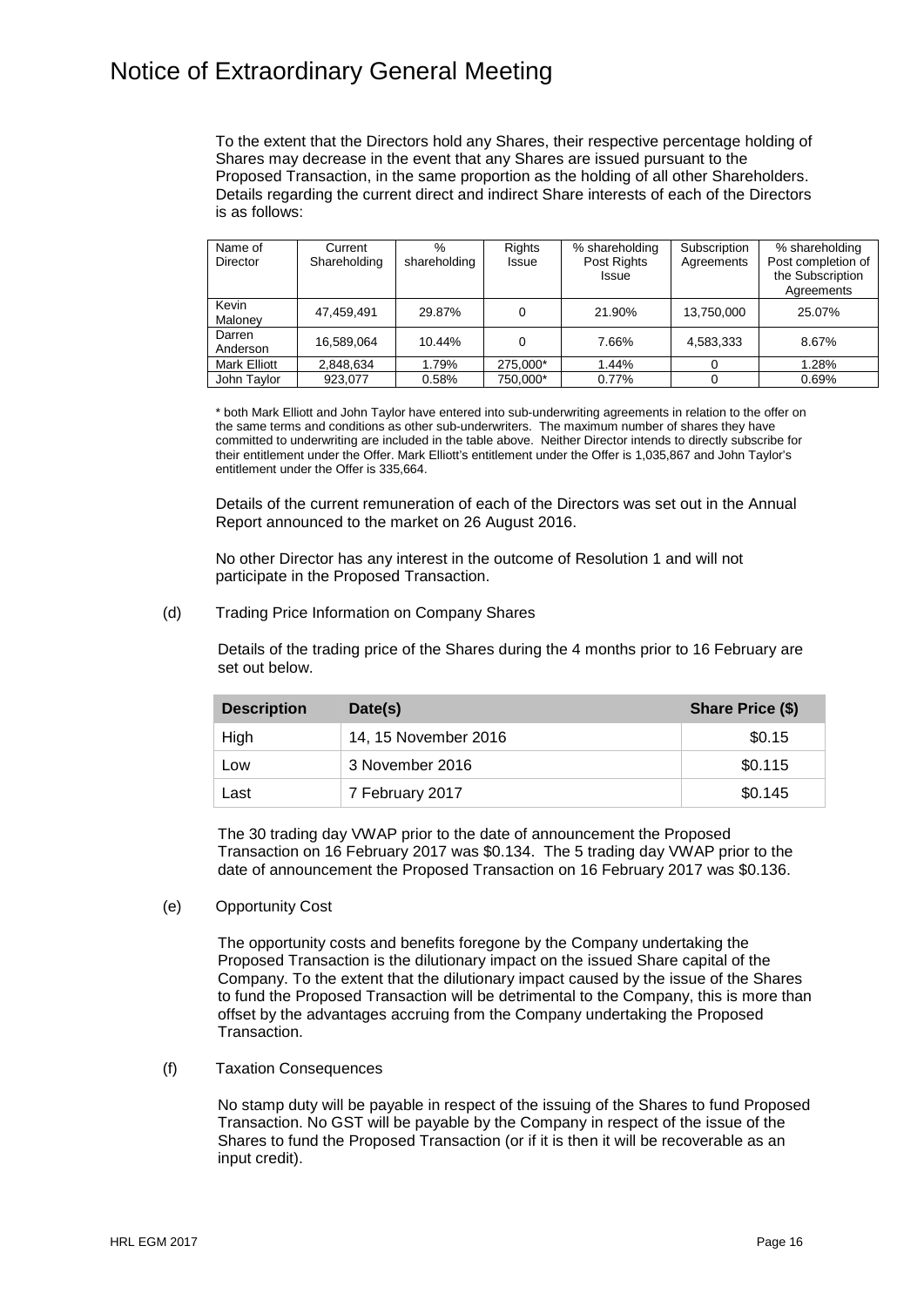## (g) Dilutionary Effect

Completion of the Proposed Transaction is subject to approval of all other resolutions including approval of the Subscription Agreements.

As such, completion of the Rights Issue and each of the Subscription Agreements will have a dilutionary effect on the issued Shares of the Company as at the date of the Meeting as set out in the following table;

| <b>Shareholders</b>                                                                                                                   | <b>Existing</b><br><b>Holding</b> | %      | <b>Post Rights</b><br><b>Issue</b> | %      | Post<br><b>Subscription</b><br><b>Agreements</b> | %      |
|---------------------------------------------------------------------------------------------------------------------------------------|-----------------------------------|--------|------------------------------------|--------|--------------------------------------------------|--------|
| <b>Tulla Property</b><br>Partners Pty Ltd<br>ACN 126 992 103<br>as trustees for the<br><b>Tulla Property</b><br><b>Partners Trust</b> | 47,459,491                        | 29.87  | 47,459,491                         | 21.90% | 61,209,491                                       | 25.07% |
| Darren Anderson<br>and Julie Anderson<br>as trustees for the<br>DG & JE Anderson<br><b>Family Trust</b>                               | 16,589,064                        | 10.44% | 16,589,064                         | 7.66%  | 21,172,397                                       | 8.67%  |
| Craig Anderson and<br>Amanda Anderson<br>as trustees for the<br>CA & AM Anderson<br><b>Family Trust</b>                               | 6,577,525                         | 4.14%  | 6,577,525                          | 3.04%  | 11.160.858                                       | 4.57%  |
| Greg Anderson and<br>Nancy Anderson as<br>trustees for the GJ &<br>NJ Anderson Family<br>Trust                                        | 6,354,377                         | 4.00%  | 6,354,377                          | 2.93%  | 10,937,711                                       | 4.48%  |
| Other Shareholders                                                                                                                    | 81,922,574                        | 51.56% | 139,705,494                        | 64.47% | 139.705.494                                      | 57.21% |
| <b>Total</b>                                                                                                                          | 158,903,031                       | 100%   | 216,685,951                        | 100%   | 244,185,951                                      | 100%   |

(h) Any other information that is reasonably required by Shareholders to make a decision and that is known to the Company or any of its Directors

Save as set out in this Explanatory Memorandum, the Directors are not aware of any other information that will be reasonably required by Shareholders to make a decision in relation to the benefits contemplated by Resolution 1.

(i) Voting exclusion statement

A voting exclusion statement is set out in Resolution 1 in the Notice of Meeting.

### 2.4 **Listing Rule 10.1**

Listing Rule 10.1 requires the Company to obtain Shareholder approval prior to the acquisition or disposal of a substantial asset from or to a Related Party, a subsidiary, a substantial holder (within the meaning of Listing Rule 10.1.3) or an Associate of any of them. A substantial asset is an asset valued at greater than 5% of the equity interests of the Company as set out in the latest accounts given to ASX by the Company.

Since both Tulla Property Partners Pty Ltd ACN 126 992 103 as trustees for the Tulla Property Partners Trust and Darren Anderson and Julie Anderson as trustees for the DG & JE Anderson Family Trust are substantial shareholders in the Company and are also Integrated Vendors, and noting that the transaction value is \$3.5 million, the Company will be acquiring a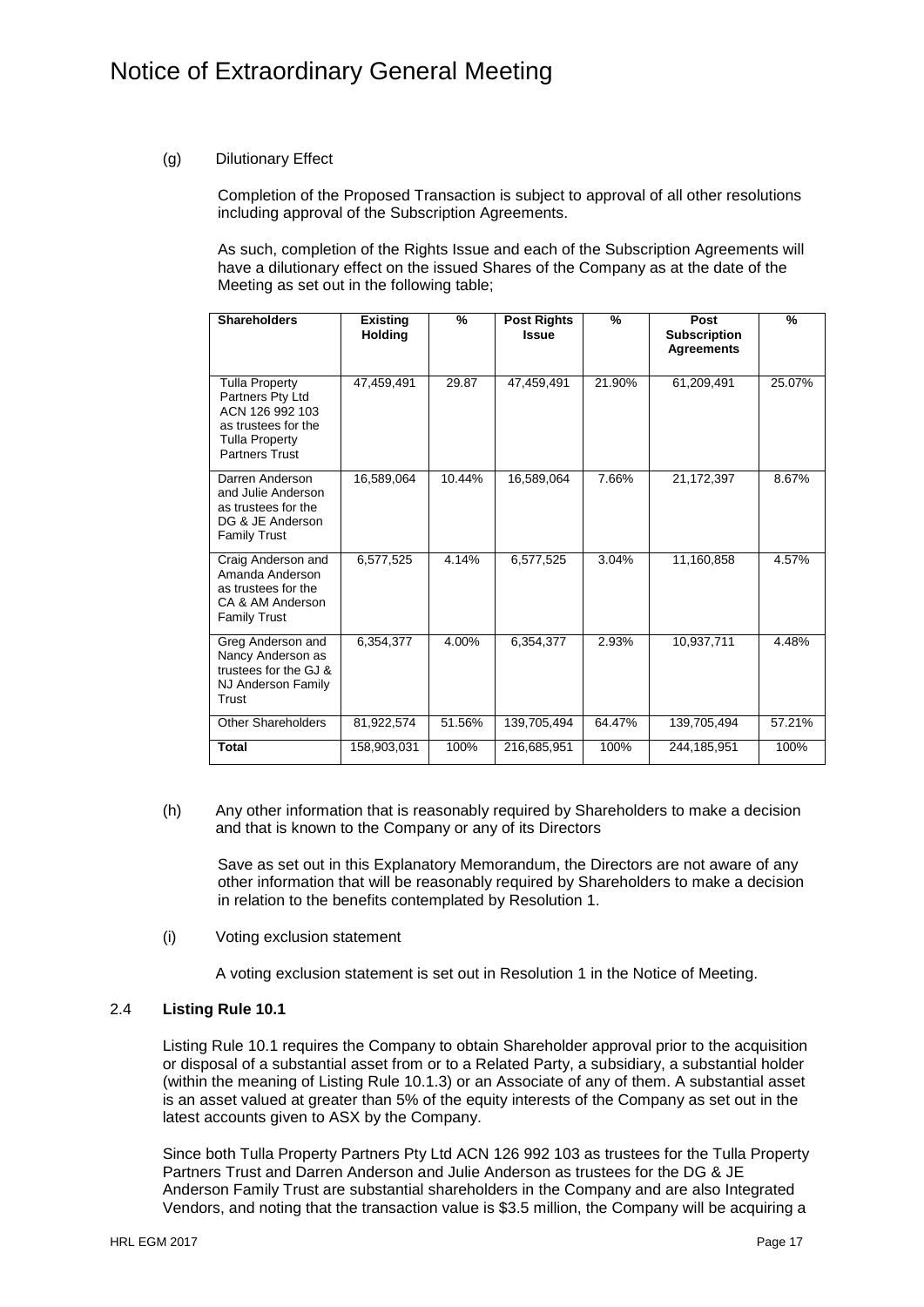substantial asset from a related party as the value of the asset to be acquired equates to 5% or more of the equity interest of the Company as set out in the Company's latest financial statements disclosed under the Listing Rules.

The Related Parties are:

- (a) The Darren Anderson and Julie Anderson as trustees for the DG and JE Anderson Family Trust noting that Darren Anderson is an executive director of the Company; and
- (b) Tulla Property Partners Pty Ltd ACN 126 992 103 as trustees for the Tulla Property Partners Trust an entity associated with Kevin Maloney, the Chairman of the Company.

Listing Rule 10.10.2 provides that shareholder approval sought for the purpose of Listing Rule 10.1 must include a report on the proposed acquisition from an independent expert. Accompanying this Explanatory Memorandum is an Independent Expert's Report prepared by Hall Chadwick. This report provides a detailed examination of the proposed acquisition of Integrated is Fair and Reasonable to Non-Associated Shareholders.

The Independent Expert's Report is for the purpose of assisting the Non-Associated Shareholders' consideration and assessment of the merits of voting to approve the acquisition of Integrated P the making of their decision whether to vote in favour of Resolution 1. Shareholders are urged to carefully read the Independent Expert's Report, to understand the scope of the report, the methodology of the valuation and the assumptions made.

A copy of the Independent Expert's Report has been mailed to each Shareholder entitled to receive this Notice of Meeting and Explanatory Memorandum. Irrespective of this, a copy of the Independent Expert's Report is available on the Company's website at www.hrlholdings.com and additional copies, free of charge, may be requested by a Shareholder by contacting the Company's registered office.

#### **Directors' Recommendation**

Each of the Non-Interested Directors (being Mark Elliott and John Taylor) recommend that Shareholders vote in favour of Resolution 1 and the Proposed Transaction.

As Mr Darren Anderson and Mr Kevin Maloney are Interested Directors, they make no recommendation with respect to Resolution 1 or the Proposed Transaction.

## **3. Resolutions 2 and 3 - Approval of the proposed issue of the Tulla Shares and the DG and JE Anderson Family Trust Shares**

#### 3.1 **Background**

Resolution 2 seeks the approval of Shareholders for the issue by the Company of 13,750,000 fully paid ordinary shares at an issue price of \$0.10 per share to Tulla Property Partners Pty Ltd ACN 126 992 103 as trustees for the Tulla Property Partners Trust.

The Tulla Shares form part of the placement of Shares as announced to the market on 16 February 2017.

Resolution 3 seeks the approval of Shareholders for the issue by the Company of 4,583,333 fully paid ordinary shares at an issue price of \$0.10 per share to the DG and JE Anderson Family Trust.

The DG and JE Anderson Family Trust Shares form part of the placement of Shares as announced to the market on 16 February 2017.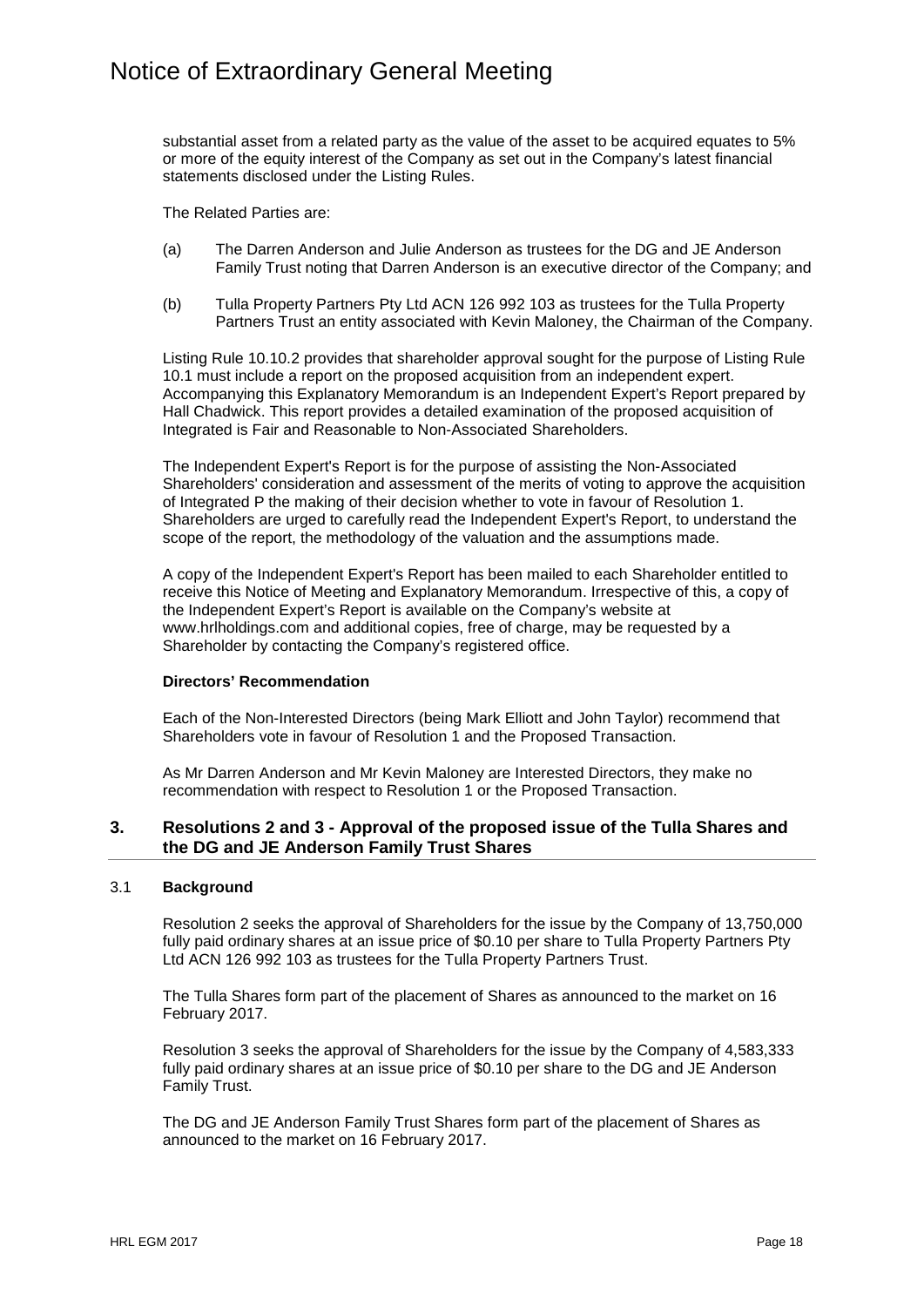The Company has entered into agreements with each of Tulla Property Partners Pty Ltd ACN 126 992 103 as trustees for the Tulla Property Partners Trust and the DG and JE Anderson Family Trust.

The issue of the Tulla Shares and the DG and JE Anderson Family Trust Shares is subject to and conditional upon the Company obtaining all Shareholder approvals required pursuant to the Corporations Act and the Listing Rules.

The Company is of the view that the Shares proposed to be issued to both Tulla and DG and JE Anderson Family Trust fall within one of the exemptions to the related party requirements under Chapter 2E of the Corporations Act, namely arm's length terms (section 210).

In particular, the Company is of the view that the proposed issue under Resolutions 2 and 3 of this Notice of Meeting are on terms no more favourable than Shares that have been issued to unrelated third party investors as part of the Rights Issue. As such, the Company does not propose to seek Shareholder approval in accordance with section 208(1) (Chapter 2E) of the Corporations Act for the purposes of this placement. The Company notes that it is seeking Shareholder approval in accordance with section 208(1) of the Corporations Act in Resolution 1 and further notes that this Resolution is subject to the successful passing of that resolution.

However, the Company is seeking Shareholder approval pursuant to Listing Rule 10.11 and for this reason, and for all other purposes, the following information is provided to Shareholders.

## 3.2 **Listing Rule 10.11**

Listing Rule 10.11 requires that an entity must obtain the approval of Shareholders to issue securities to a Related Party and in doing so, must provide the information specified in Listing Rule 10.13, unless an exemption applies

Listing Rule 10.11 requires shareholder approval for a company to issue equity securities to a related party.

A "related party" for the purposes of the Listing Rules is defined widely and includes a director of the public company or an entity controlled by a director of the public company.

As noted above, the Darren Anderson and Julie Anderson as trustees for the DG and JE Anderson Family Trust is an entity associated with Darren Anderson an Executive Director of the Company and Tulla Property Partners Pty Ltd ACN 126 992 103 as trustees for the Tulla Property Partners Trust is an entity associated with Kevin Maloney, the Chairman of the Company.

Accordingly, approval for the issue of the Integrated Placement Shares is sought in accordance with the provisions of Listing Rule 10.11. If approval is given under Listing Rule 10.11, approval will not be required under Listing Rule 7.1.

The Company believes that all information required pursuant to Listing Rule 10.13 is contained in the Notice of Meeting and this Explanatory Memorandum.

For the purposes of Listing Rule 10.13, the Company advises as follows:

- (a) The number of Shares to be issued under the Subscription Agreements:
	- (1) Tulla Property Partners Pty Ltd ACN 126 992 103 as trustees for the Tulla Property Partners Trust - 13,750,000; and
	- (2) Darren Anderson and Julie Anderson as trustees for the DG and JE Anderson Family Trust - is 4,583,333.
- (b) Each of the Shares are to be issued at a price of \$0.10 per Share as follows: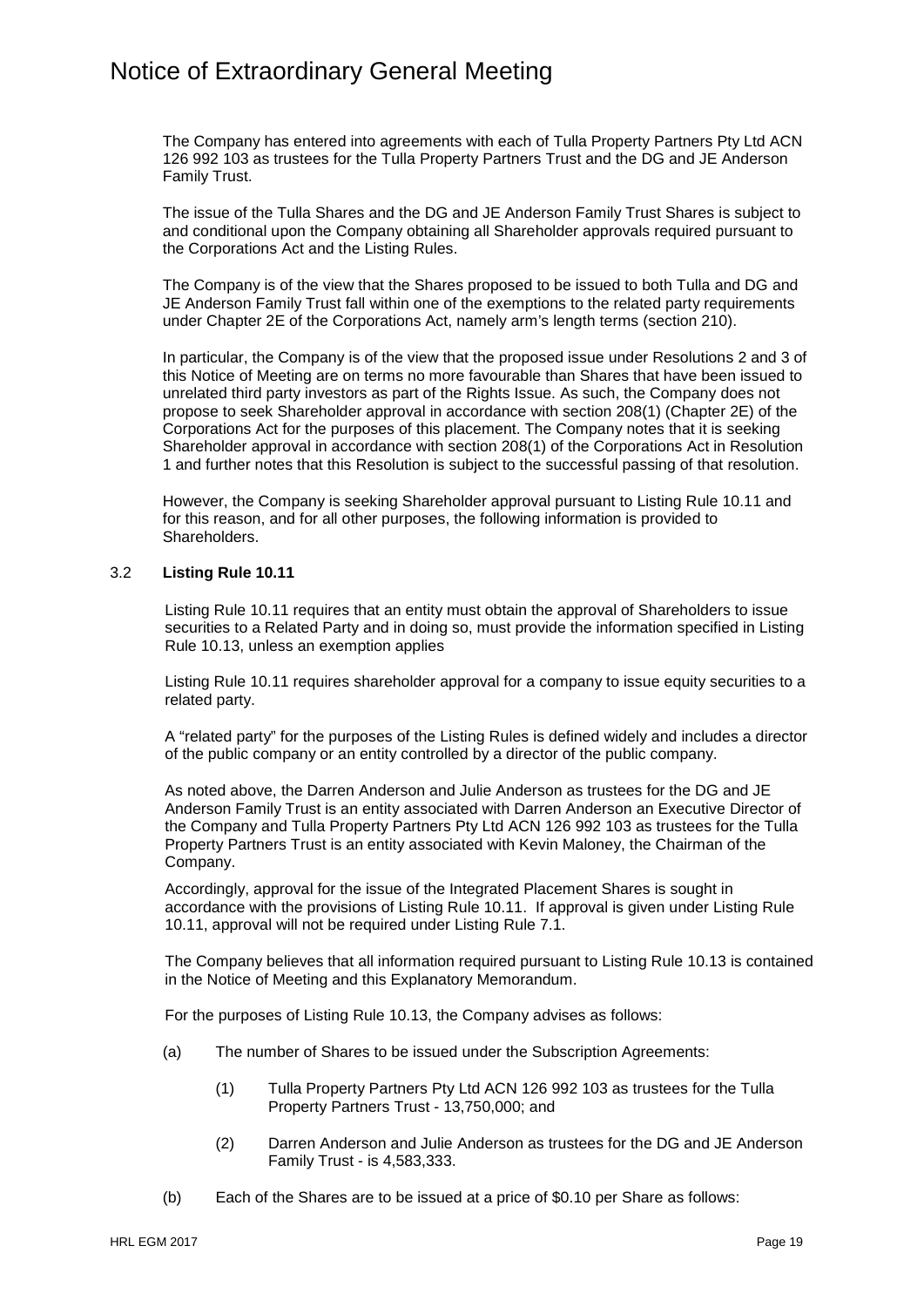- (1) \$1,375,000 through the issue of the Tulla Shares; and
- (2) \$458,333.30 through the issue of the DG and JE Anderson Family Trust Shares,
- (c) The Shares will be issued as soon as practicable after the date of the Meeting (and shareholder approval being obtained) but in any event, within one month after the date of the Meeting.
- (d) The Shares to be issued will rank pari passu with the Shares on issue in the Company.
- (e) The net effect of completion of both the Proposed Transaction and the Subscription Agreements is that funds raised from the issue of the Shares to each of the Integrated Vendors will be offset against the total amount the Company owes to the Integrated Vendors as part of the acquisition of Integrated.
- (f) The Directors excluding Darren Anderson and Kevin Maloney recommend that you vote in favour of Ordinary Resolutions 2 and 3.

## **4. Resolutions 4 and 5 – Approval of the proposed issue of the GJ and NJ Anderson Family Trust Shares and the CA and AM Anderson Family Trust Shares**

#### 4.1 **Introduction**

Resolution 4 seeks the approval of Shareholders for the issue by the Company of 4,583,334 fully paid ordinary shares at an issue price of \$0.10 per share to the GJ and NJ Anderson Family Trust.

The GJ and NJ Anderson Family Trust Shares form part of the placement of Shares as announced to the market on 16 February 2017.

Resolution 5 seeks the approval of Shareholders for the issue by the Company of 4,583,333 fully paid ordinary shares at an issue price of \$0.10 per share to the CA and AM Anderson Family Trust.

The CA and AM Anderson Family Trust Shares form part of the placement of Shares as announced to the market on 16 February 2017.

The Company has entered into agreements with each of the GJ and NJ Anderson Family Trust and the CA and AM Anderson Family Trust.

The issue of the GJ and NJ Anderson Family Trust Shares and the CA and AM Anderson Family Trust Shares is subject to and conditional upon the Company obtaining all Shareholder approvals required pursuant to the Corporations Act and the Listing Rules.

#### 4.2 **ASX Listing Rule 7.1 - Issues exceeding 15% of capital**

Listing Rule 7.1 prohibits a listed company, except in certain cases, from issuing in any 12 month period new Equity Securities equivalent in number to more than 15% of the total number of ordinary securities on issue at the beginning of the twelve month period (**15% Capacity**) without either the prior approval of a majority of disinterested shareholders, or the issue otherwise falls within one of the prescribed exceptions to Listing Rule 7.1 (**15% Rule**).

Equity Securities issued with shareholder approval under ASX Listing Rule 7.1 do not count towards the 15% Capacity.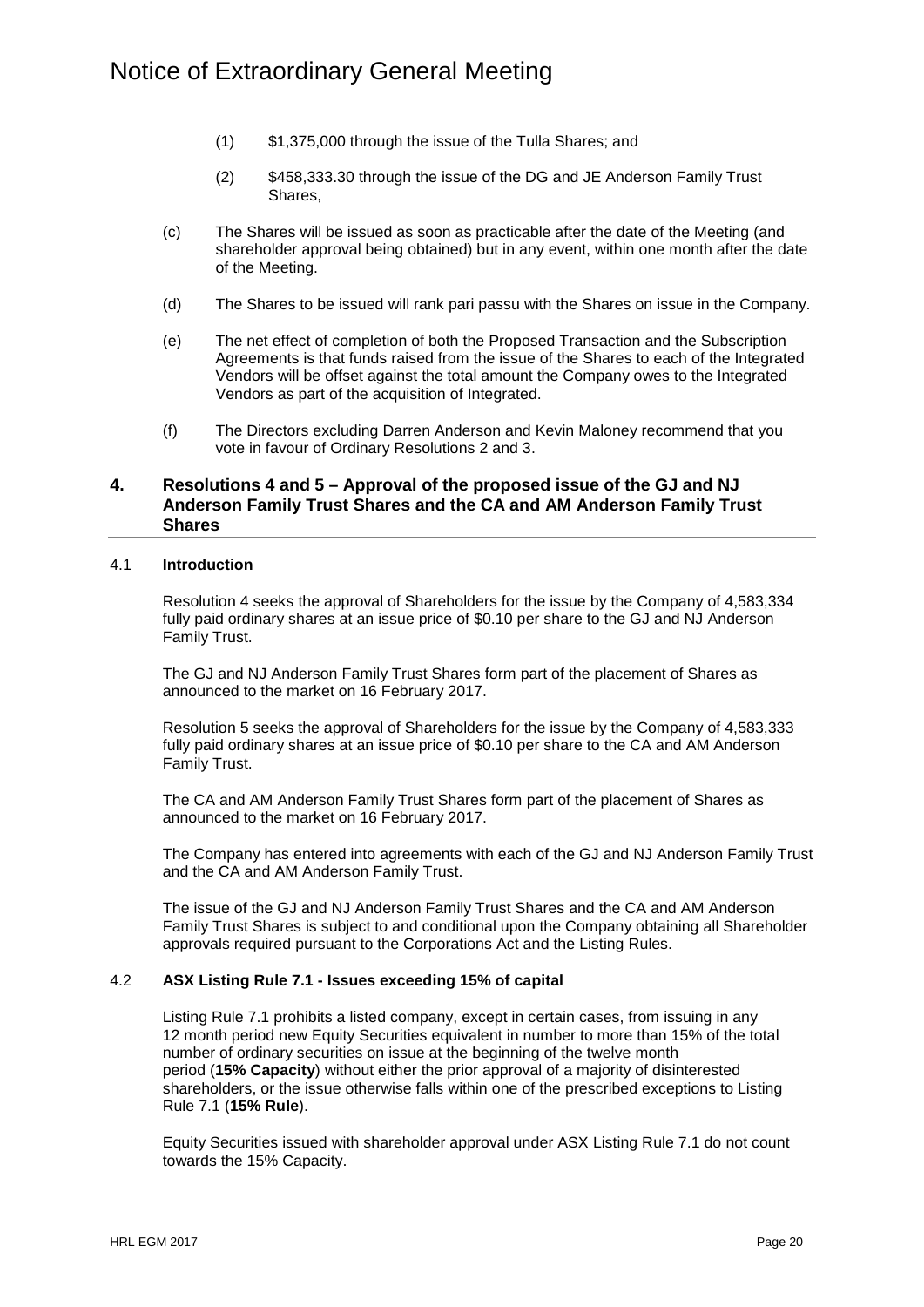Therefore the Company is seeking Shareholder approval in accordance with Listing Rule 7.1 to issue the GJ and NJ Anderson Family Trust Shares and the CA and AM Anderson Family Trust Shares, so that the issue of the GJ and NJ Anderson Family Trust Shares and the CA and AM Anderson Family Trust Shares do not count towards the Company's 15% Capacity.

For the purposes of ASX Listing Rule 7.3, the Company advises:

### (a) **7.3.1: Maximum number of Securities to be issued**

A total of 9,166,667 Shares will be issued if Resolutions 4 and 5 are approved and the Subscription Agreements complete.

The table in Section 2.3(g) sets out the impact the issue of the Shares will have on the share capital of the Company.

### (b) **7.3.2: Date by which the Company will issue the Securities**

The GJ and NJ Anderson Family Trust Shares and the CA and AM Anderson Family Trust Shares will be issued upon completion of the Subscription Agreements and in any event , within three months of the date of the Meeting.

### (c) **7.3.3: Issue price of Equity Securities**

The issue price is \$0.10 per Share.

### (d) **7.3.4: Allottees of Equity Securities**

- the GJ and NJ Anderson Family Trust 4,583,334 Shares; and
- the CA and AM Anderson Family Trust 4,583,333 Shares.

#### (e) **7.3.5: Terms of the Equity Securities**

All of the Shares to be issued shall rank pari passu with all other existing Shares on issue in the Company.

#### (f) **7.3.6: Use of funds raised**

The net effect of completion of both the Proposed Transaction and the Subscription Agreements is that funds raised from the issue of the Shares to each of the Integrated Vendors will be offset against the total amount the Company owes to the Integrated Vendors as part of the acquisition of Integrated.

### 4.3 **Director Recommendation**

The Directors, excluding Darren Anderson and Kevin Maloney, recommend that you vote in favour of Ordinary Resolutions 4 and 5.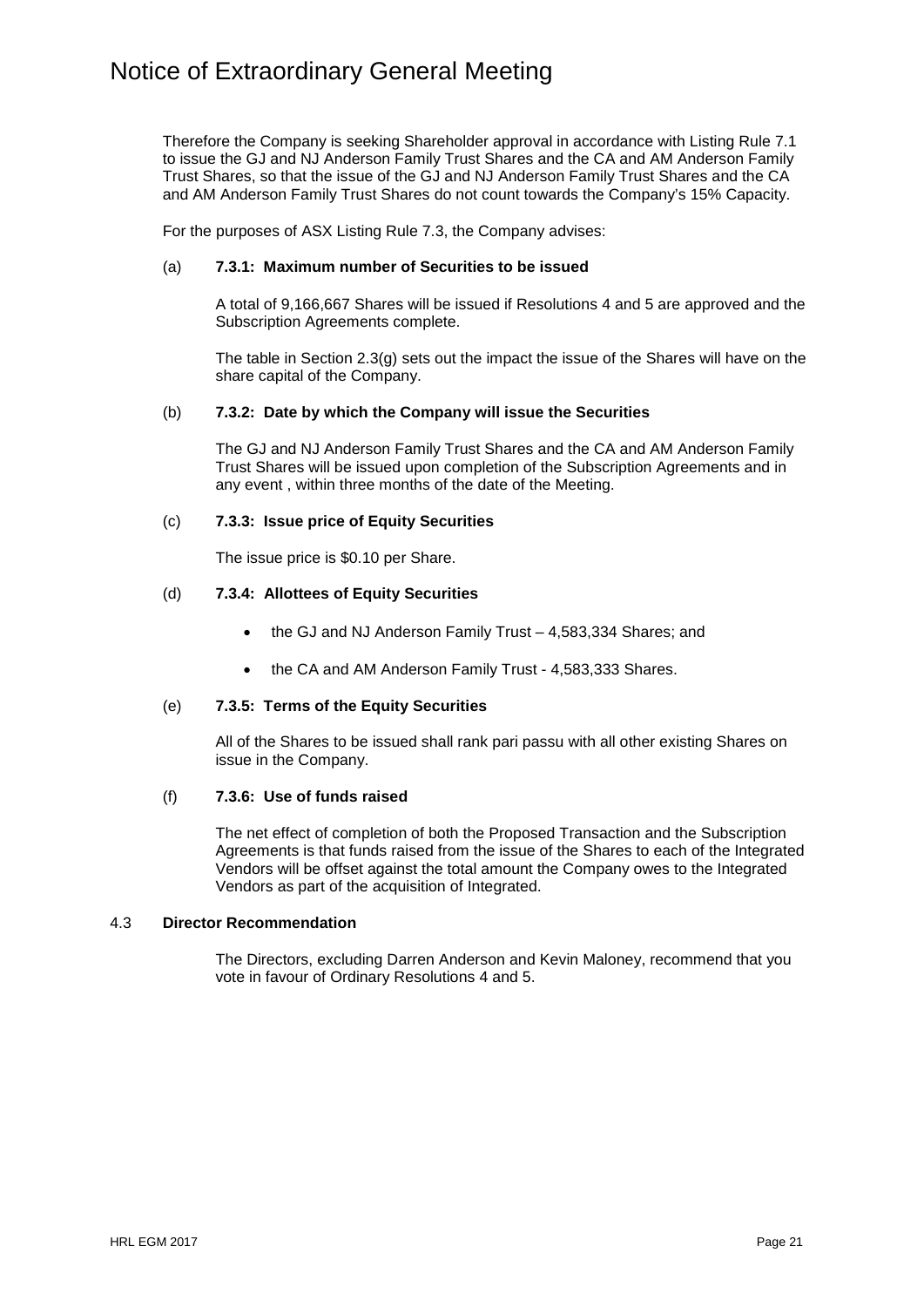## **5. Resolution 6 - Approval of Financial Assistance**

#### 5.1 **Financial Assistance and the Proposed Transaction and Placement**

Under section 260A of the Corporations Act, a company may financially assist a person to acquire shares (or units of shares) in the company or a holding company of the company only if:

- (1) giving the assistance does not materially prejudice:
	- (A) the interests of the company or its shareholders; or
	- (B) the company's ability to pay its creditors;
- (2) the assistance is approved by shareholders under section 260B of the Corporations Act; or
- (3) the assistance is exempted under section 260C of the Corporations Act.

A discharge on ordinary commercial terms of a liability that the company incurred as a result of a transaction entered into in ordinary commercial terms will not attract the financial assistance provisions. The Company is of the view that acquiring Integrated creating a liability for the Company (namely the consideration for the acquisition) is as a result of the Company entering into the SSA on ordinary commercial terms (noting the Independent Experts Report finding that the Proposed Transaction is **FAIR AND REASONABLE**.

As such, by agreeing to pay the consideration to each of the Integrated Vendor, who will, in turn, apply the same to pay for Shares under the Subscription Agreements, the Company is not providing financial assistance to any of the Integrated Vendors to acquire Shares under the Placement.

Having said this, as the Company is seeking Shareholder Approval for other resolutions, the Directors are of the view that it is good corporate governance to seek the approval of its Shareholders with respect to this element of the Proposed Transaction and the Subscription Agreements also.

This Resolution 6 is conditional upon Resolutions 1, 2, 3, 4 and 5 being passed. If all of those Resolutions are not passed, Resolution 6 cannot be approved.

This section of the Explanatory Memorandum is given to Shareholders for the purposes of section 260B(4) of the Corporations Act

### (a) *Reasons for the financial assistance*

The reason for the giving of the financial assistance described above is to enable the Company to comply with certain of its obligations under both the Proposed Transaction and the Subscription Agreements.

#### (b) *Effects of Financial Assistance and Material Prejudice*

As the Company is already liable for the amounts payable under the Proposed Transaction, the giving of the financial assistance to the Integrated Vendors described in this memorandum is unlikely to have any adverse effect on the Company.

The substantial effect of the financial assistance to be given is that the purchase price payable by the Company to the Integrated Vendors to acquire Integrated and re-invested by the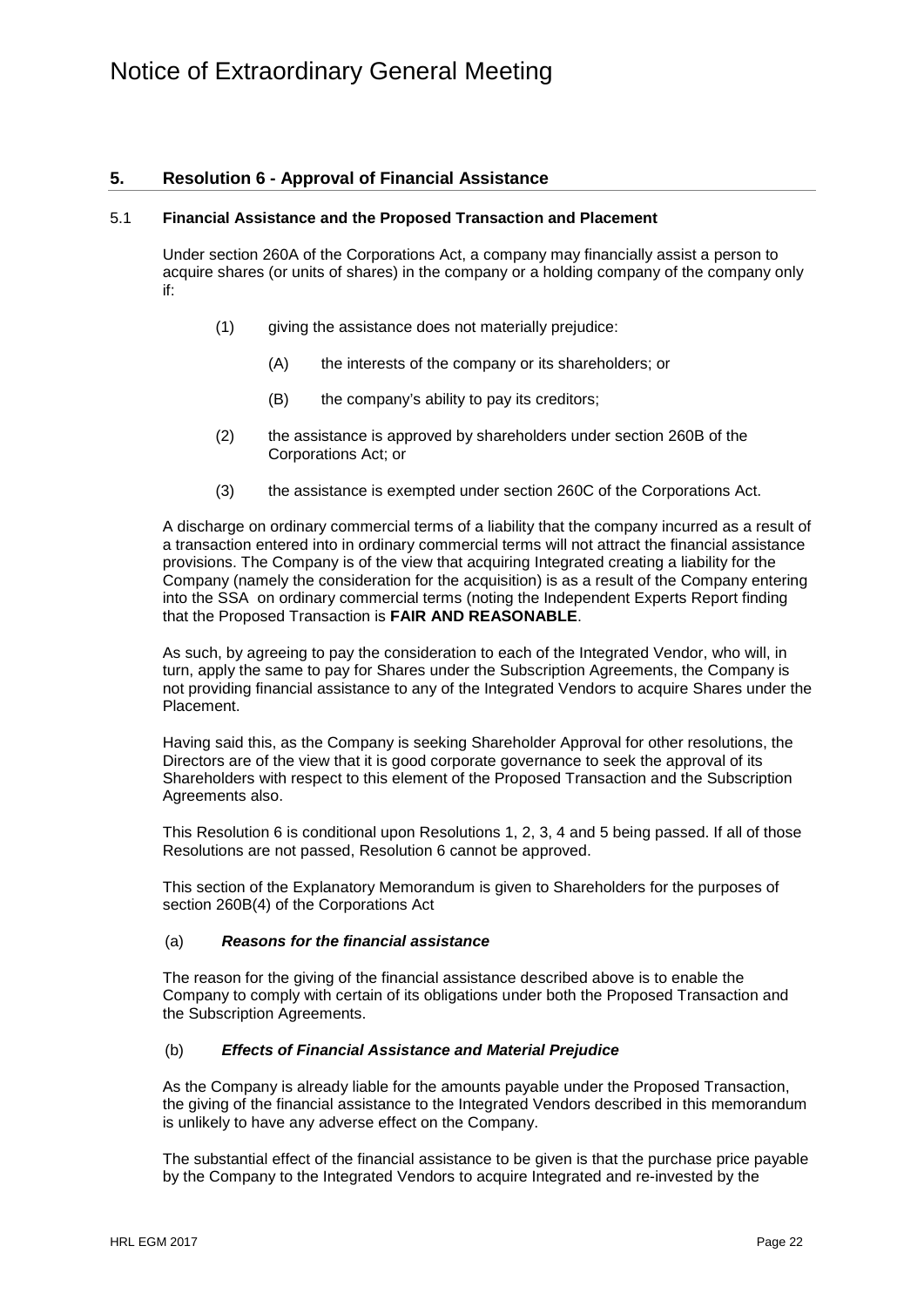Integrated Vendors in the Company at the same price as shareholders will pay under the Rights Issue.

### (c) *Advantages of the proposed resolution*

The advantage to the Company of the proposed resolution is that it will allow the Company to complete the acquisition of Integrated in a cost effective manner through the issue of Shares to each of the Integrated Vendors.

The Directors of the Company believe that this will allow the proceeds of the Rights Issue and other funds available to the Company to be applied elsewhere in growing the business of the Company.

The Directors of the Company believe that approving the financial assistance described above is in the interests of the Company.

### (d) *Disadvantages of the proposed resolution*

As the Company is already liable for the amounts due under the Proposed Transaction, the Directors of the Company do not believe there are any disadvantages to the Company of the proposed resolution.

Whilst the issue of the Shares to the Integrated Vendors pursuant to the Subscription Agreements will have a dilutive effect on the issued capital, the Company would otherwise have to raise further capital to pay the Integrated Vendors which would have the same dilutive effect in any event.

Further, none of the Integrated Vendors are taking up their entitlements under the Rights Issue and as evidenced in the Table set out in Section 2.3(g), any increase in the relevant interests of each of the Integrated Vendors arising from completion of the Subscription Agreements is within the permitted entitlements under the Corporations Act.

## (e) *Approval of Financial Assistance*

For the purposes of section 260B (1) (b) of the Corporations Act shareholder approval for financial assistance by a company must be given by:

- (1) a Special Resolution passed at a general meeting of the company, with no votes being cast in favour of the resolution by the person acquiring the shares or by their associates; or
- (2) a resolution agreed to, at a general meeting, by all ordinary

## (f) *Notice to ASIC*

Copies of this Notice of Meeting and Explanatory Memorandum were lodged with ASIC before being sent to Shareholders in accordance with section 260B(5) of the Corporations Act.

### (g) *Disclosure of Information*

The Directors consider this Explanatory Memorandum contains all material information known to the Company that could reasonably be required by Shareholders in deciding how to vote on this proposed Resolution 6, other than information that it would be unreasonable to require the Company to disclose because the Company has previously disclosed the information to its Shareholders.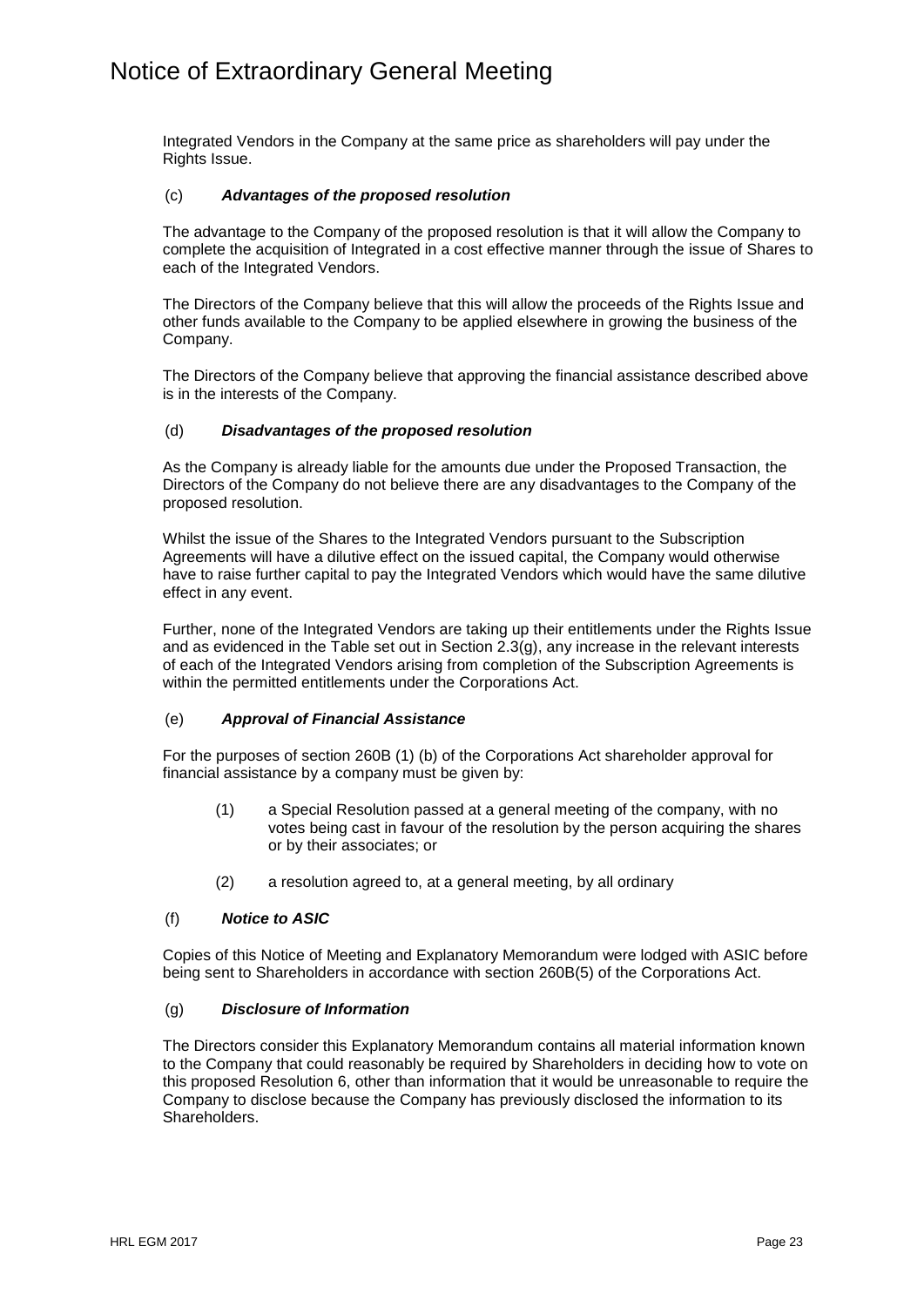## **6. Interpretation**

The following terms used in the Notice of Meeting and Explanatory Memorandum are defined as follows:

**ASIC** means the Australian Securities and Investments Commission;

**ASX** means ASX Limited;

**Business Day** means a day on which all banks are open for business generally in Brisbane;

**Company** means HRL Holdings Limited ACN 120 896 371 or HRL;

**Constitution** means the constitution of the Company from time to time;

**Corporations Act** means the *Corporations Act* 2001 (Cth);

**Directors** means the board of Directors of the Company as at the date of the Notice of Meeting;

**Explanatory Memorandum** means the explanatory statement accompanying this Notice;

**Hall Chadwick** means Hall Chadwick Corporate (NSW) Limited ACN 080 462 488;

**Independent Expert** means David Kenney of Hall Chadwick;

**Independent Experts Report or IER** means the report accompanying this Notice of Meeting;

**Integrated** means Integrated Holdings Group Pty Ltd ABN 69 163 669 118;

Listing Rules means the official listing rules of the ASX as amended from time to time;

**Meeting** means the Extraordinary General Meeting to be held on 29 March 2017 as convened by the accompanying Notice of Meeting;

**Non-Associated Shareholder** means a Shareholder having no interest in the subject matter being considered under a Resolution;

**Non Interested Director** means a Director having no interest in the subject matter being considered under a Resolution;

**Notice of Meeting** or **Notice** means the notice of meeting giving notice to shareholders of the Meeting, accompanying this Explanatory Memorandum;

**Ordinary Resolution** means a resolution passed by more than 50% of the votes at a general meeting of shareholders;

**Proposed Transaction** means the acquisition of Integrated from the Integrated Vendors;

**Purchase Price** means a maximum of \$3,500,000;

**Record Date** means the date for determining entitlements of Shareholders;

**Resolutions** means the resolutions set out in the Notice of Meeting;

**Rights Issue** the proposed offer of 4 new Shares for each 11 Shares held by Shareholder as at the Record Date to raise a maximum of \$5,778,292;

**Shares** means fully paid ordinary shares in the Company from time to time;

**Shareholder** means a shareholder of the Company;

**Special Resolution** means a resolution passed by at least 75% of the votes at a general meeting of shareholders.

*Any inquiries in relation to the Resolutions or the Explanatory Memorandum should be directed to Paul Marshall (Company Secretary):*

*Level 9 Waterfront Place, 1 Eagle Street, Brisbane 4000 07 3149 2113*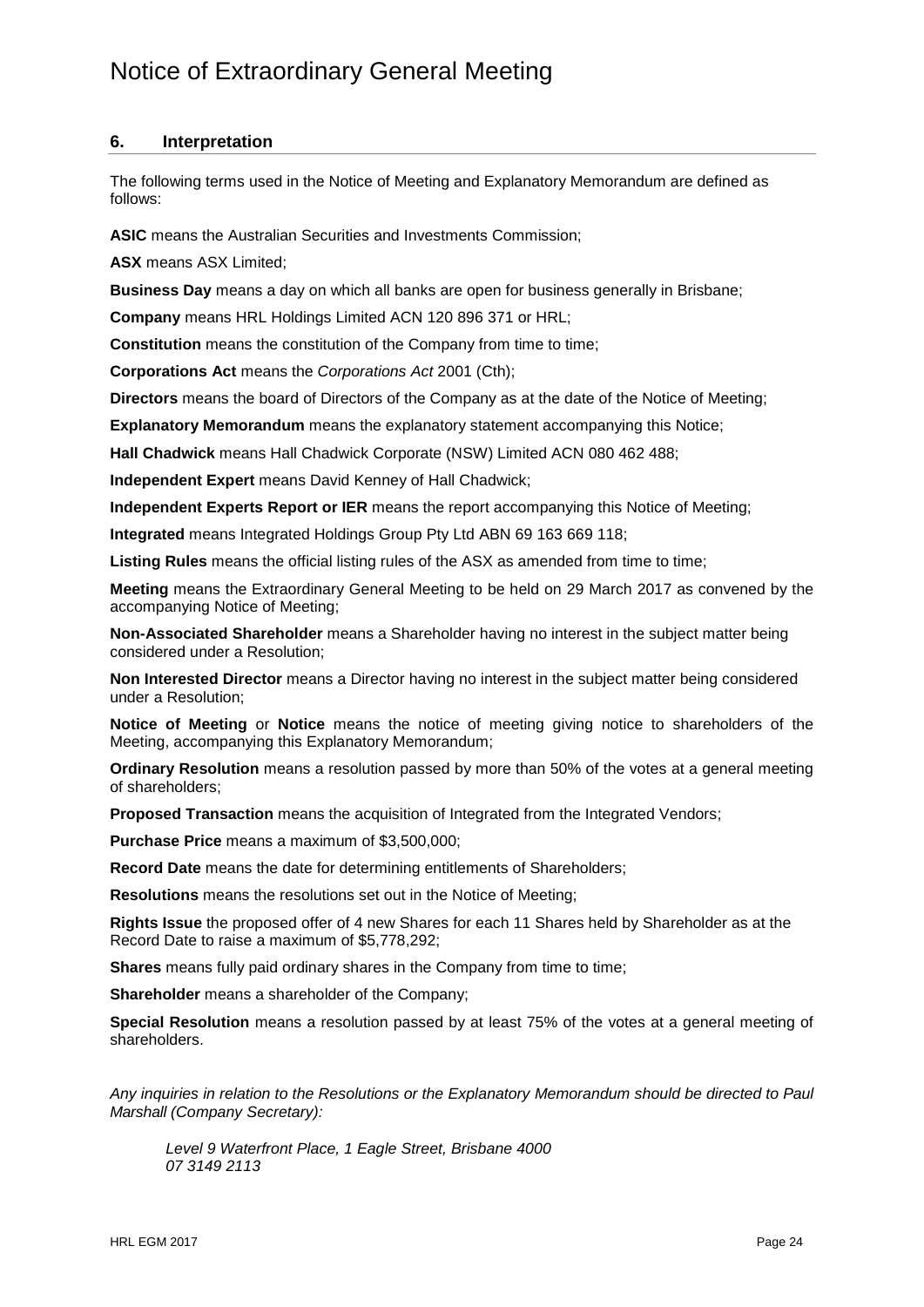#### **Proxies and representatives**

Shareholders are entitled to appoint a proxy to attend and vote on their behalf. Where a shareholder is entitled to cast two or more votes at the meeting, they may appoint two proxies. Where more than one proxy is appointed, each proxy may be appointed to represent a specific proportion or number of votes the shareholder may exercise. If the appointment does not specify the proportion or number of votes each proxy may exercise, each proxy may exercise half of the votes. The proxy may, but need not, be a shareholder of the Company.

Shareholders who are a body corporate are able to appoint representatives to attend and vote at the meeting under section 250D of the Corporations Act.

The proxy form must be signed by the shareholder or his/her attorney duly authorised in writing or, if the shareholder is a corporation, in a manner permitted by the Corporations Act.

The proxy form (and the power of attorney or other authority, if any, under which the proxy form is signed) or a copy or facsimile which appears on its face to be an authentic copy of the proxy form (and the power of attorney or other authority) must be **deposited at, posted to, or sent by facsimile transmission to the address listed below,** not less than 48 hours before the time for holding the meeting, or adjourned meeting as the case may be, at which the individual named in the proxy form proposes to vote.

#### **By mail:**

HRL Holdings Limited C/- Link Market Services Locked Bag A14 Sydney South, NSW 1235 Australia

#### **By hand:**

Link Market Services Limited 1A Homebush Bay Drive Rhodes, NSW 2138 **or** Level 12, 680 George St Sydney, NSW 2000

#### **By facsimile:**

+61 2 9287 0309

**Online Voting:** www.linkmarketservices.com.au

Login to the Link website using the holding details as shown on the Proxy Form. Select 'Voting' and follow the prompts to lodge your vote. To use the online lodgement facility, shareholders will need their "Holder Identifier" (Securityholder Reference Number (SRN) or Holder Identification Number (HIN) as shown on the front of the Proxy Form). A proxy form is attached to this Notice.

If a representative of the corporation is to attend the meeting the appropriate "Certificate of Appointment of Corporate Representative" should be produced prior to admission. A form of the certificate may be obtained from the Company's share registry.

#### **Voting entitlement**

For the purposes of determining voting entitlements at the Meeting, Shares will be taken to be held by the persons who are registered as holding the Shares at 7.00pm (Brisbane time) on 27 March 2017. Accordingly, transactions registered after that time will be disregarded in determining entitlements to attend and vote at the Meeting.

#### **Signing instructions**

You must sign the proxy form as follows in the spaces provided:

- Individual: Where the holding is in one name, the holder must sign.
- Joint Holding: Where the holding is in more than one name, all of the security holders should sign.

Power of Attorney: To sign under Power of Attorney, you must have already lodged this document with the registry. If you have not previously lodged this document for notation, please attach a certified photocopy of the Power of Attorney to this form when you return it.

Companies: Where the company has a Sole Director who is also the Sole Company Secretary, this form must be signed by that person. If the company (pursuant to section 204A of the Corporations Act) does not have a Company Secretary, a Sole Director can also sign alone.

> Otherwise this form must be signed by a Director jointly with either another Director or a Company Secretary.